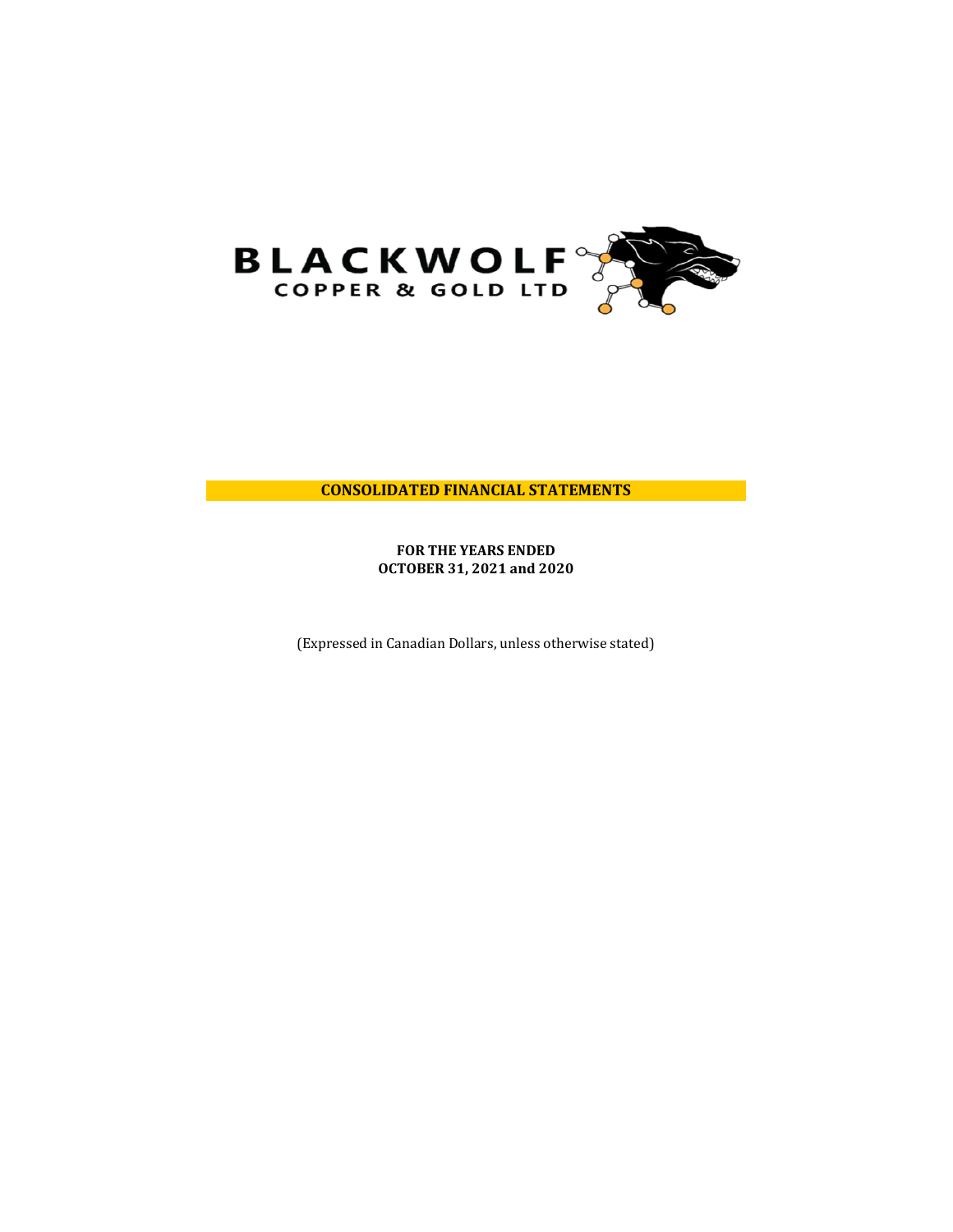401-905 West Pender St Vancouver BC V6C 1L6 www.devissergray.com t 604.687.5447 f 604.687.6737

### **Independent Auditor's Report**

### **To the Shareholders of Blackwolf Copper & Gold Ltd.**

#### **Report on the Audit of the Consolidated Financial Statements**

#### **Opinion**

We have audited the consolidated financial statements of Blackwolf Copper & Gold Ltd. (the "Company"), which comprise the consolidated statements of financial position as at October 31, 2021 and 2020, and the consolidated statements of comprehensive loss, changes in equity (deficiency) and cash flows for the years then ended, and notes to the consolidated financial statements, including a summary of significant accounting policies.

In our opinion, the accompanying consolidated financial statements present fairly, in all material respects the financial position of the Company as at October 31, 2021 and 2020, and its financial performance and its cash flows for the years then ended in accordance with International Financial Reporting Standards (IFRS).

### **Basis for Opinion**

We conducted our audit in accordance with Canadian generally accepted auditing standards. Our responsibilities under those standards are further described in the *Auditor's Responsibilities for the Audit of the Consolidated Financial Statements* section of our report. We are independent of the Company in accordance with the ethical requirements that are relevant to our audits of the consolidated financial statements in Canada, and we have fulfilled our ethical responsibilities in accordance with these requirements. We believe that the audit evidence we have obtained is sufficient and appropriate to provide a basis for our opinion.

### **Material Uncertainty Related to Going Concern**

We draw attention to Note 1 in the consolidated financial statements, which indicates that the Company has no source of operating revenue and has accumulated significant losses since inception. As stated in Note 1, these events or conditions, along with other matters as set forth in Note 1, indicate that a material uncertainty exists that may cast significant doubt on the Company's ability to continue as a going concern. Our opinion is not modified in respect of this matter.

#### **Other Information**

Management is responsible for the other information. The other information comprises the information included in "Management's Discussion and Analysis", but does not include the consolidated financial statements and our auditor's report thereon.

Our opinion on the consolidated financial statements does not cover the other information and we do not express any form of assurance conclusion thereon.

In connection with our audit of the consolidated financial statements, our responsibility is to read the other information, and in doing so, consider whether the other information is materially inconsistent with the consolidated financial statements or our knowledge obtained in the audit or otherwise appears to be materially misstated. If, based on the work we have performed, we conclude that there is a material misstatement of this other information, we are required to report that fact. We have nothing to report in this regard.

**Responsibilities of Management and Those Charged with Governance for the Consolidated Financial Statements**  Management is responsible for the preparation and fair presentation of the consolidated financial statements in accordance with IFRS, and for such internal control as management determines is necessary to enable the preparation of consolidated financial statements that are free from material misstatement, whether due to fraud or error.

In preparing the consolidated financial statements, management is responsible for assessing the Company's ability to continue as a going concern, disclosing, as applicable, matters related to going concern and using the going concern basis of accounting unless management either intends to liquidate the Company or to cease operations, or has no realistic alternative but to do so.

Those charged with governance are responsible for overseeing the Company's financial reporting process.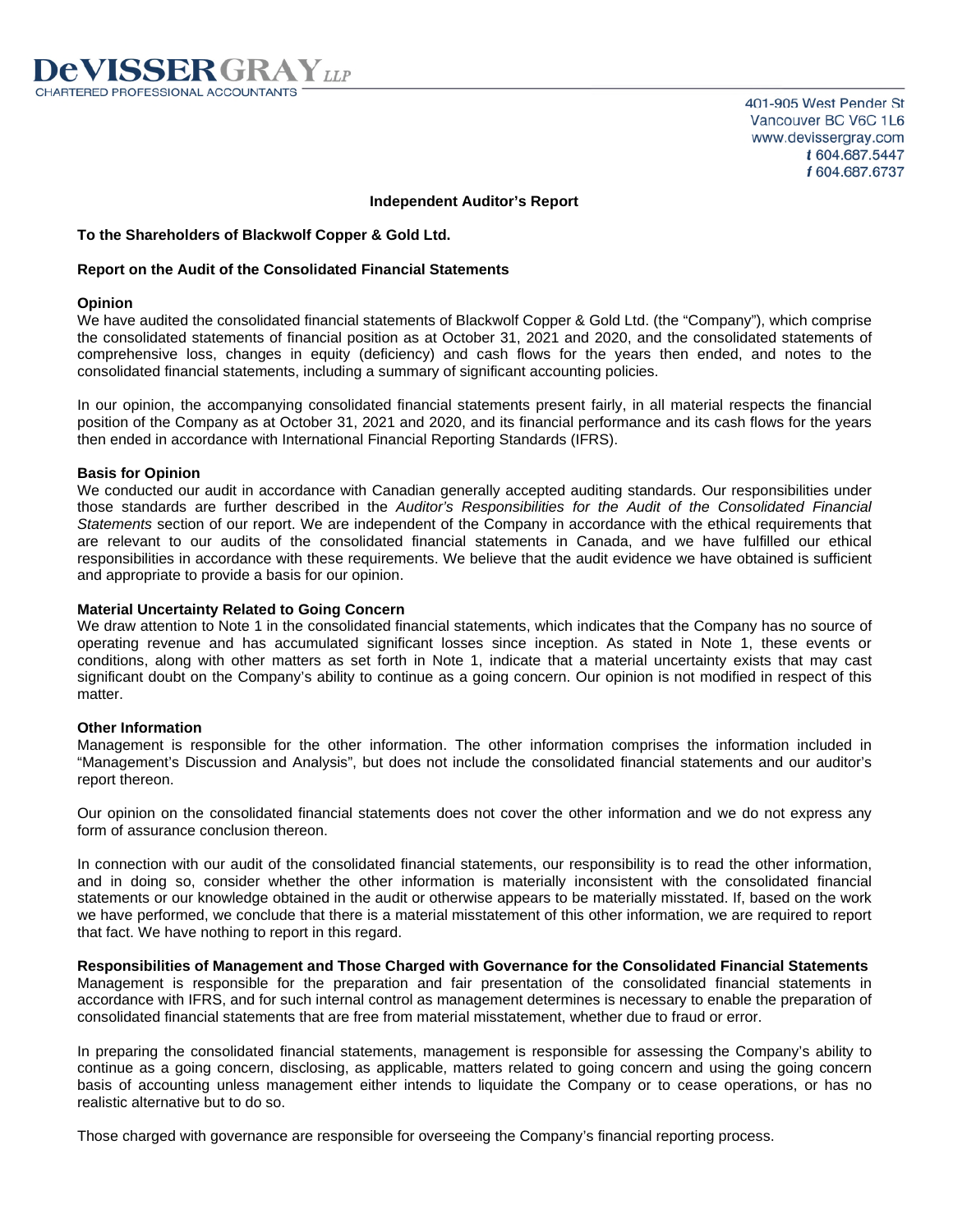#### **Auditor's Responsibilities for the Audit of the Consolidated Financial Statements**

Our objectives are to obtain reasonable assurance about whether the consolidated financial statements as a whole are free from material misstatement, whether due to fraud or error, and to issue an auditor's report that includes our opinion. Reasonable assurance is a high level of assurance, but is not a guarantee that an audit conducted in accordance with Canadian generally accepted auditing standards will always detect a material misstatement when it exists. Misstatements can arise from fraud or error and are considered material if, individually or in the aggregate, they could reasonably be expected to influence the economic decisions of users taken on the basis of these consolidated financial statements.

As part of an audit in accordance with Canadian generally accepted auditing standards, we exercise professional judgment and maintain professional skepticism throughout the audit. We also:

- Identify and assess the risks of material misstatement of the consolidated financial statements, whether due to fraud or error, design and perform audit procedures responsive to those risks, and obtain audit evidence that is sufficient and appropriate to provide a basis for our opinion. The risk of not detecting a material misstatement resulting from fraud is higher than for one resulting from error, as fraud may involve collusion, forgery, intentional omissions, misrepresentations, or the override of internal control.
- Obtain an understanding of internal control relevant to the audit in order to design audit procedures that are appropriate in the circumstances, but not for the purpose of expressing an opinion on the effectiveness of the Company's internal control.
- Evaluate the appropriateness of accounting policies used and the reasonableness of accounting estimates and related disclosures made by management.
- Conclude on the appropriateness of management's use of the going concern basis of accounting and, based on the audit evidence obtained, whether a material uncertainty exists related to events or conditions that may cast significant doubt on the Company's ability to continue as a going concern. If we conclude that a material uncertainty exists, we are required to draw attention in our auditor's report to the related disclosures in the consolidated financial statements or, if such disclosures are inadequate, to modify our opinion. Our conclusions are based on the audit evidence obtained up to the date of our auditor's report. However, future events or conditions may cause the Company to cease to continue as a going concern.
- Evaluate the overall presentation, structure, and content of the consolidated financial statements, including the disclosures, and whether the consolidated financial statements represent the underlying transactions and events in a manner that achieves fair presentation.

We communicate with those charged with governance regarding, among other matters, the planned scope and timing of the audit and significant audit findings, including any significant deficiencies in internal control that we identify during our audit.

We also provide those charged with governance with a statement that we have complied with relevant ethical requirements regarding independence, and to communicate with them all relationships and other matters that may reasonably be thought to bear on our independence, and where applicable, related safeguards.

The engagement partner on the audit resulting in this independent auditor's report is James D. Gray.

De Visser Gray LLP

**CHARTERED PROFESSIONAL ACCOUNTANTS** 

Vancouver, BC, Canada February 25, 2022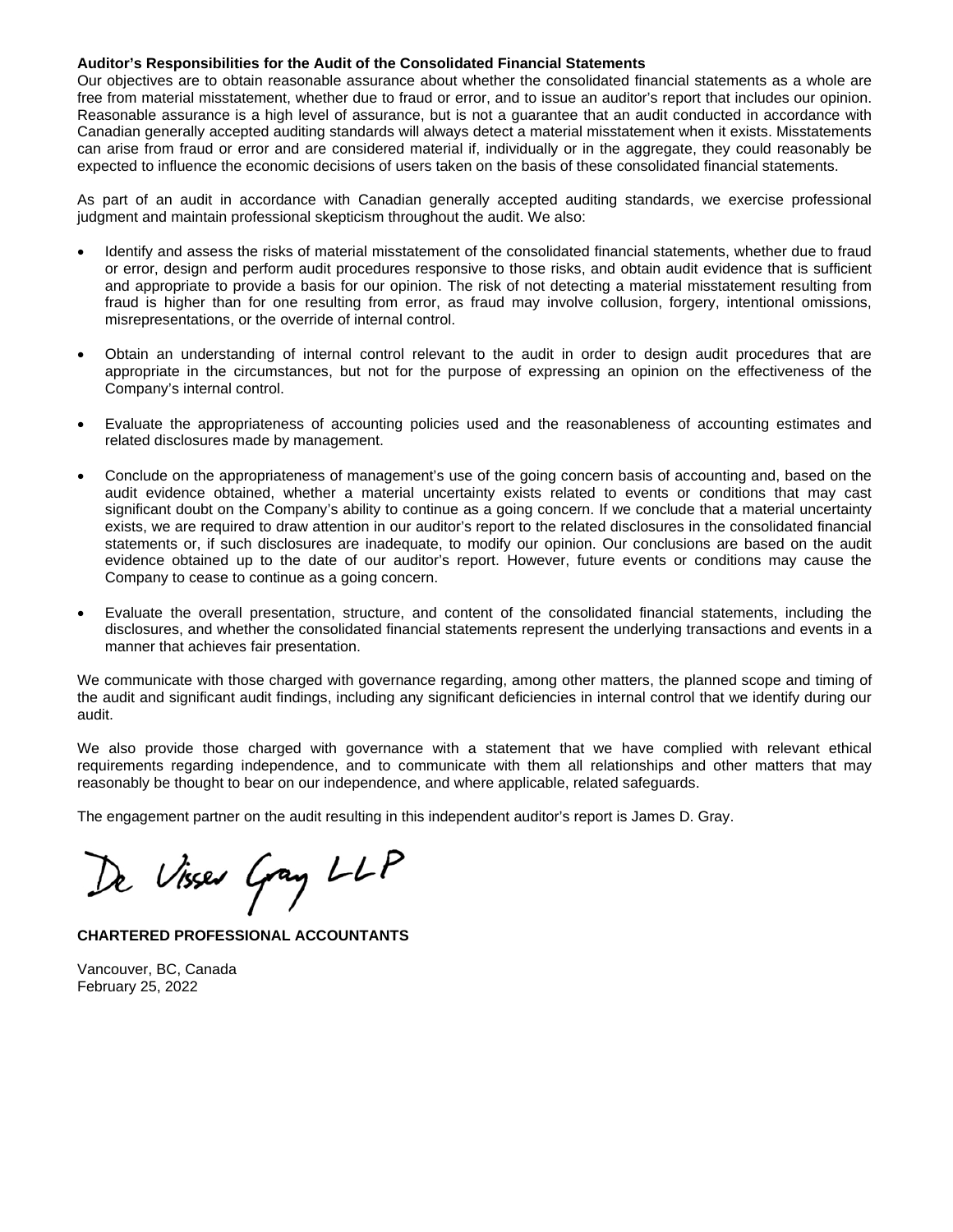### **Consolidated Statements of Financial Position**

(Expressed in Canadian Dollars)

|                                               |              | <b>October 31</b>                      | October 31      |
|-----------------------------------------------|--------------|----------------------------------------|-----------------|
|                                               |              |                                        | 2020            |
|                                               | <b>Notes</b> | 2021                                   | Note 2          |
| <b>ASSETS</b>                                 |              |                                        |                 |
| <b>Current assets</b>                         |              |                                        |                 |
| Cash and cash equivalents                     |              | \$<br>389,986                          | \$<br>4,725,262 |
| Amounts receivable and prepaid expenses       | 4            | 517,225                                | 88,818          |
| <b>Total current assets</b>                   |              | 907,211                                | 4,814,080       |
| Equipment                                     | 5            | 589,937                                | 66,660          |
| Restricted cash                               | 3(b)         | 911,979                                | 980,760         |
| Mineral properties                            | 6            | 1                                      | $\mathbf{1}$    |
| <b>Total Assets</b>                           |              | $\boldsymbol{\mathsf{s}}$<br>2,409,128 | \$<br>5,861,501 |
| <b>LIABILITIES</b>                            |              |                                        |                 |
| <b>Current Liabilities</b>                    |              |                                        |                 |
| Trade and other payables                      |              | 890,785                                | \$<br>1,012,164 |
| Payables to related parties                   | 7            | 27,968                                 | 80,553          |
| <b>Total current liabilities</b>              |              | 918,753                                | 1,092,717       |
| Provision for rehabilitation obligation       | 9            | 1,570,678                              | 1,689,138       |
| <b>Total liabilities</b>                      |              | 2,489,431                              | 2,781,855       |
|                                               |              |                                        |                 |
| <b>EQUITY (DEFICIENCY)</b>                    |              |                                        |                 |
| Share capital                                 | 10(a)        | 81,465,101                             | 76,089,046      |
| Reserves                                      |              | 6,339,673                              | 5,762,968       |
| Accumulated deficit                           |              | (87,896,569)                           | (78, 772, 368)  |
| Accumulated other comprehensive income/(loss) |              | 11,492                                 |                 |
| <b>Total Equity/(Deficiency)</b>              |              | (80, 303)                              | 3,079,646       |
| <b>Total Equity and Liabilities</b>           |              | \$<br>2,409,128                        | \$<br>5,861,501 |

Continuance of operations and going concern (Note 1) Subsequent Events (Note 13)

*The accompanying notes are an integral part of these consolidated financial statements.*

The consolidated financial statements are signed on the Company's behalf by:

*/s/ Jessica Van Den Akker /s/ Ron Stewart*

Jessica Van Den Akker Ron Stewart Ron Stewart Director Ron Stewart Ron Stewart Ron Stewart Ron Stewart Ron Stewart Ron Stewart Ron Stewart Ron Stewart Ron Stewart Ron Stewart Ron Stewart Ron Stewart Ron Stewart Ron Stewart Director Director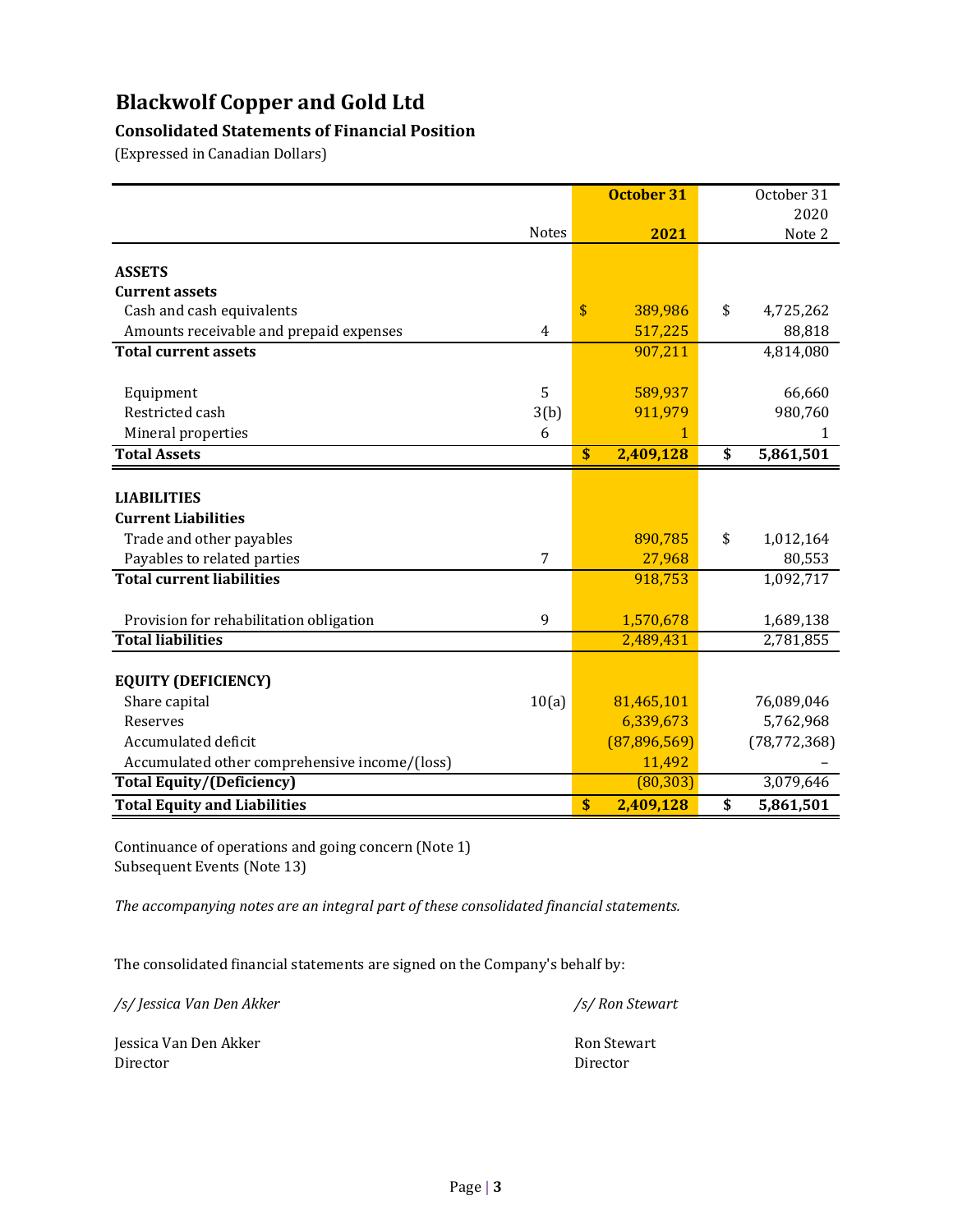### **Consolidated Statements of Comprehensive Loss**

(Expressed in Canadian Dollars)

|                                                      |              | Year ended October 31     |            |                        |          |  |
|------------------------------------------------------|--------------|---------------------------|------------|------------------------|----------|--|
|                                                      |              |                           | 2021       |                        | 2020     |  |
|                                                      | <b>Notes</b> |                           |            | <b>Restated Note 2</b> |          |  |
|                                                      |              |                           |            |                        |          |  |
| <b>Expenses</b>                                      |              |                           |            |                        |          |  |
| Exploration and evaluation expenses                  | 5,6          | \$                        | 6,652,626  | \$<br>627,017          |          |  |
| Management fees, director fees, wages and benefits   | 7            |                           | 1,055,435  | 482,540                |          |  |
| Office and other                                     |              |                           | 312,341    | 166,627                |          |  |
| <b>Professional services</b>                         |              |                           | 286,834    | 116,055                |          |  |
| Regulatory                                           |              |                           | 36,487     | 53,086                 |          |  |
| Marketing and investor relations                     |              |                           | 200,373    | 96,865                 |          |  |
| Travel                                               |              |                           | 1,510      |                        |          |  |
| Share-based compensation                             | 10(e)        |                           | 588,012    | 234,572                |          |  |
|                                                      |              |                           | 9,133,618  | 1,776,762              |          |  |
| Other income/expenses                                |              |                           |            |                        |          |  |
| Foreign exchange loss (gain)                         |              |                           | 12,377     | (12,787)               |          |  |
| Finance income                                       |              |                           | (21, 794)  |                        | (7, 772) |  |
| Other income                                         |              |                           |            | (28,067)               |          |  |
| Gain on settlement of related party payables         | 7(a)         |                           |            | (608, 977)             |          |  |
| Loss on settlement of convertible debenture          | 8            |                           |            | 420,000                |          |  |
| <b>Net Loss</b>                                      |              |                           | 9,124,201  | 1,539,159              |          |  |
| Other comprehensive loss/(income)                    |              |                           |            |                        |          |  |
| Foreign currency translation adjustment              |              |                           | (11, 492)  |                        | 3,620    |  |
|                                                      |              | $\boldsymbol{\mathsf{s}}$ |            |                        |          |  |
| <b>Comprehensive loss</b>                            |              |                           | 9,112,709  | \$<br>1,542,779        |          |  |
|                                                      |              |                           |            |                        |          |  |
| Basic and diluted loss per common share              |              | \$                        | 0.35       | \$                     | 0.14     |  |
| Weighted average number of common shares outstanding |              |                           | 25,797,340 | 11,400,366             |          |  |

*The accompanying notes are an integral part of these consolidated financial statements.*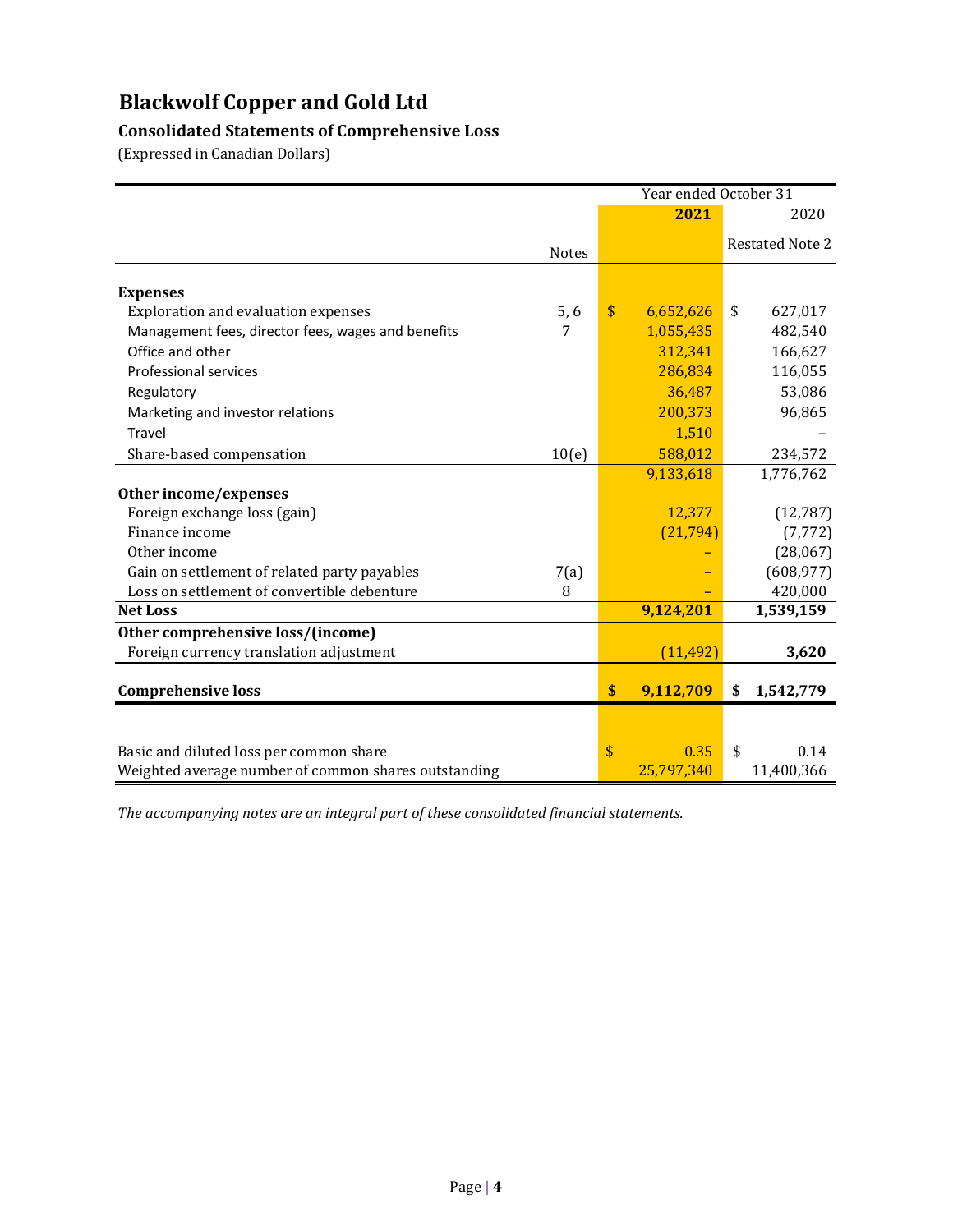## **Consolidated Statements of Cash Flows**

(Expressed in Canadian Dollars)

|                                               | Year ended October 31 |                          |    |                     |  |  |
|-----------------------------------------------|-----------------------|--------------------------|----|---------------------|--|--|
|                                               |                       | 2021                     |    | 2020                |  |  |
| <b>Notes</b>                                  |                       |                          |    | Restated Note 2     |  |  |
|                                               |                       |                          |    |                     |  |  |
| <b>Operating activities</b>                   |                       |                          |    |                     |  |  |
| Loss for the year                             | \$                    | $(9, 124, 201)$ \$       |    | (1,539,159)         |  |  |
| Non-cash or non operating items:              |                       |                          |    |                     |  |  |
| Depreciation                                  |                       | 92,625                   |    | 13,475              |  |  |
| Stock based compensation                      |                       | 588,012                  |    | 234,572             |  |  |
| Foreign exchange loss (gain)                  |                       | (40, 158)                |    | (84, 910)           |  |  |
| Finance income                                |                       |                          |    | (7, 772)            |  |  |
| Gain on settlement of related party payables  |                       |                          |    | (608, 977)          |  |  |
| Loss on settlement of convertible debenture   |                       |                          |    | 420,000             |  |  |
| Changes in non-cash working capital items:    |                       |                          |    |                     |  |  |
| Amounts receivable and prepaid expenses       |                       | (435, 294)               |    | (37,089)            |  |  |
| Trade and other payables                      |                       | (106, 079)               |    | 763,476             |  |  |
| Payables to related parties                   |                       | (52, 585)                |    | 88,537              |  |  |
| Net cash used in operating activities         |                       | (9,077,680)              |    | (757, 847)          |  |  |
|                                               |                       |                          |    |                     |  |  |
| <b>Investing activities</b>                   |                       |                          |    |                     |  |  |
| Interest received                             |                       |                          |    | 3,195               |  |  |
| Purchase of plant and equipment               |                       | (622, 344)               |    | (35, 927)           |  |  |
| Net cash from/(used) investing activities     |                       | (622, 344)               |    | (32, 732)           |  |  |
|                                               |                       |                          |    |                     |  |  |
| <b>Financing activities</b>                   |                       |                          |    |                     |  |  |
| Proceeds from private placement financing     |                       | 5,398,000                |    | 5,820,000           |  |  |
| Share issue costs                             |                       | (135,020)                |    | (315, 108)          |  |  |
| <b>Exercise of warrants</b>                   |                       | 89,268                   |    |                     |  |  |
| Exercise of stock options                     |                       | 12,500                   |    |                     |  |  |
| Net cash from financing activities            |                       | 5,364,748                |    | 5,504,892           |  |  |
| Net decrease in cash and cash equivalents     |                       |                          |    |                     |  |  |
| Cash and cash equivalents - beginning balance |                       | (4,335,276)<br>4,725,262 |    | 4,714,313<br>10,949 |  |  |
| Cash and cash equivalents - ending balance    | \$                    | 389,986                  | \$ | 4,725,262           |  |  |
|                                               |                       |                          |    |                     |  |  |

*The accompanying notes are an integral part of these consolidated financial statements.*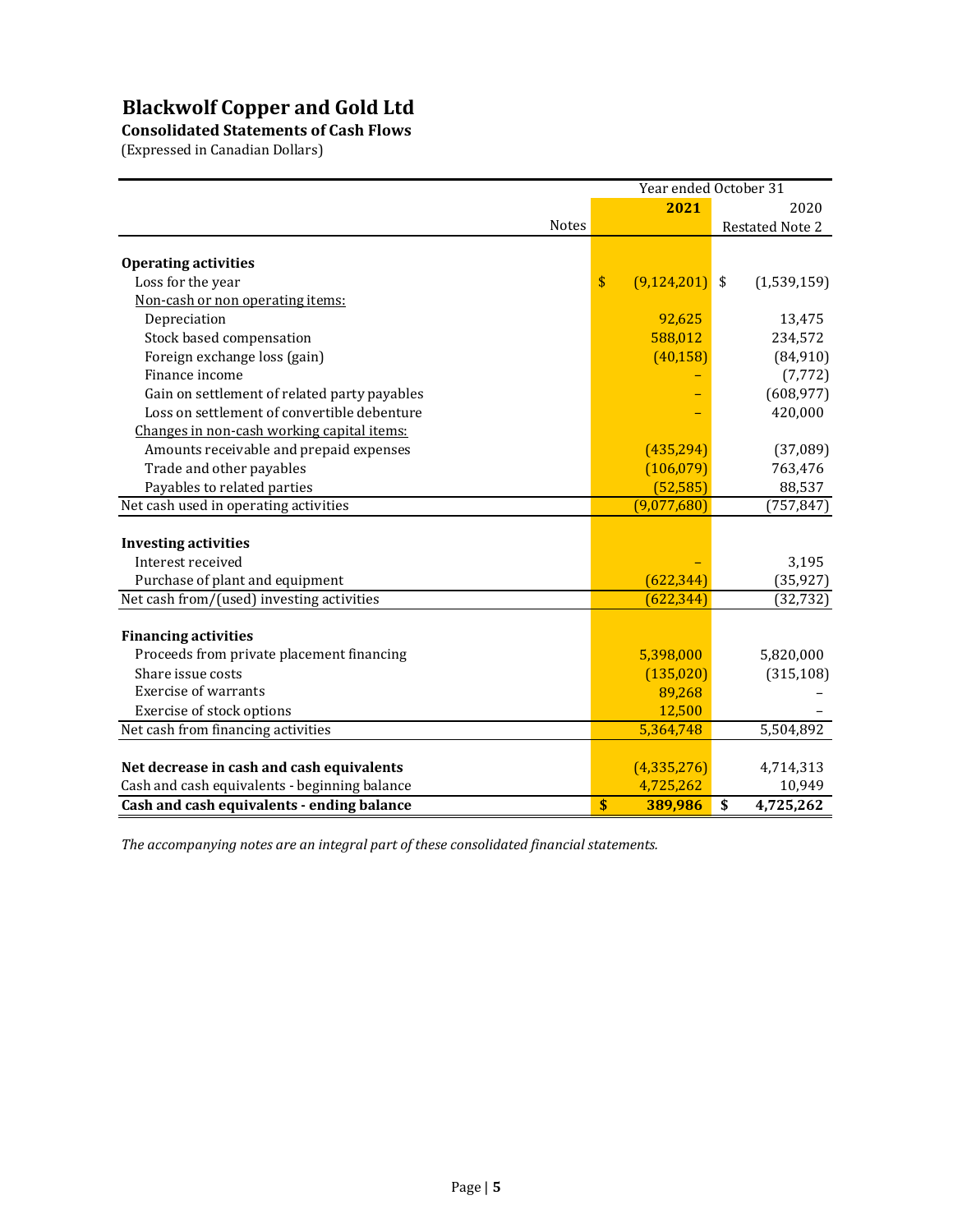# **BLACKWOLF COPPER AND GOLD LTD**

### **Consolidated Statements of Changes in Equity (Deficiency)**

(Unaudited - Expressed in Canadian Dollars except for share information)

|                                        | <b>Share capital</b> |               |               |               |                                      |               |                          |               |                             |                     |               |
|----------------------------------------|----------------------|---------------|---------------|---------------|--------------------------------------|---------------|--------------------------|---------------|-----------------------------|---------------------|---------------|
|                                        |                      |               |               |               | <b>Equity settled</b><br>share-based |               |                          |               | <b>Accumulated</b><br>other |                     |               |
|                                        | <b>Number of</b>     |               |               |               | payments                             |               | Accumulated              | comprehensive |                             | <b>Total equity</b> |               |
|                                        | common shares        |               | <b>Amount</b> |               | reserve                              |               | deficit<br>income/(loss) |               |                             |                     | (deficiency)  |
| Balance at November 1, 2019 (Restated  |                      |               |               |               |                                      |               |                          |               |                             |                     |               |
| Note 2)                                | 7,331,870            | \$            | 66,884,772    | \$            | 5,391,388                            | \$            | $(77, 233, 209)$ \$      |               | 3,620                       | \$                  | (4,953,429)   |
| Shares issued pursuant to debt         |                      |               |               |               |                                      |               |                          |               |                             |                     |               |
| settlement agreement                   | 7,007,977            |               | 3,416,390     |               |                                      |               |                          |               |                             |                     | 3,416,390     |
| Share issuance costs                   |                      |               | (17, 338)     |               |                                      |               |                          |               |                             |                     | (17, 338)     |
| Shares returned to treasury            | (600,000)            |               | (420,000)     |               |                                      |               |                          |               |                             |                     | (420,000)     |
| Shares issued pursuant for Sino Canada |                      |               |               |               |                                      |               |                          |               |                             |                     |               |
| settlement                             | 1,200,000            |               | 840,000       |               |                                      |               |                          |               |                             |                     | 840,000       |
| Share issuance costs                   |                      |               | (19, 910)     |               |                                      |               |                          |               |                             |                     | (19, 910)     |
| Shares issued pursuant to private      |                      |               |               |               |                                      |               |                          |               |                             |                     |               |
| placment                               | 7,275,000            |               | 5,820,000     |               |                                      |               |                          |               |                             |                     | 5,820,000     |
| Share issuance costs                   |                      |               | (414, 868)    |               | 137,008                              |               |                          |               |                             |                     | (277, 860)    |
| Share based compensation               |                      |               |               |               | 234,572                              |               |                          |               |                             |                     | 234,572       |
| Net loss                               |                      |               |               |               |                                      |               | (1,539,159)              |               |                             |                     | (1,539,159)   |
| Other comprehensive loss               |                      |               |               |               |                                      |               |                          |               | (3,620)                     |                     | (3,620)       |
| <b>Balance at October 31, 2020</b>     | 22,214,847           | \$            | 76,089,046    | \$            | 5,762,968                            | S             | (78, 772, 368)           | $\sqrt{5}$    | $\overline{\phantom{0}}$    | \$                  | 3,079,646     |
|                                        |                      |               |               |               |                                      |               |                          |               |                             |                     |               |
| <b>Balance at November 1, 2020</b>     | 22,214,847           | \$            | 76,089,046    | \$.           | 5,762,968                            | \$            | $(78, 772, 368)$ \$      |               | $\equiv$ .                  | $\mathbf{\hat{S}}$  | 3,079,646     |
| Shares issued pursuant to private      |                      |               |               |               |                                      |               |                          |               |                             |                     |               |
| placement                              | 6,747,500            | $\sqrt[6]{3}$ | 5,398,000     |               |                                      |               |                          |               |                             |                     | 5,398,000     |
| Share issuance costs                   |                      |               | (174, 877)    |               | 39,857                               |               |                          |               |                             |                     | (135,020)     |
| <b>Warrants exercised</b>              | 99,187               |               | 132,910       |               | (43, 642)                            |               |                          |               |                             |                     | 89,268        |
| <b>Stock options exercised</b>         | 12,500               |               | 20,022        |               | (7,522)                              |               |                          |               |                             |                     | 12,500        |
| <b>Share based compensation</b>        |                      |               |               |               | 588,012                              |               |                          |               |                             |                     | 588,012       |
| <b>Net loss</b>                        |                      |               |               |               |                                      |               | (9, 124, 201)            |               |                             |                     | (9, 124, 201) |
| Other comprehensive income             |                      |               |               |               |                                      |               |                          |               | 11,492                      |                     | 11,492        |
| <b>Balance at October 31, 2021</b>     | 29,074,034           | \$            | 81,465,101    | $\mathbf{\$}$ | 6,339,673                            | <sup>\$</sup> | (87,896,569)             | $\mathbf{s}$  | 11,492                      | $\sqrt{5}$          | (80, 303)     |

*The accompanying notes are an integral part of these consolidated financial statements.*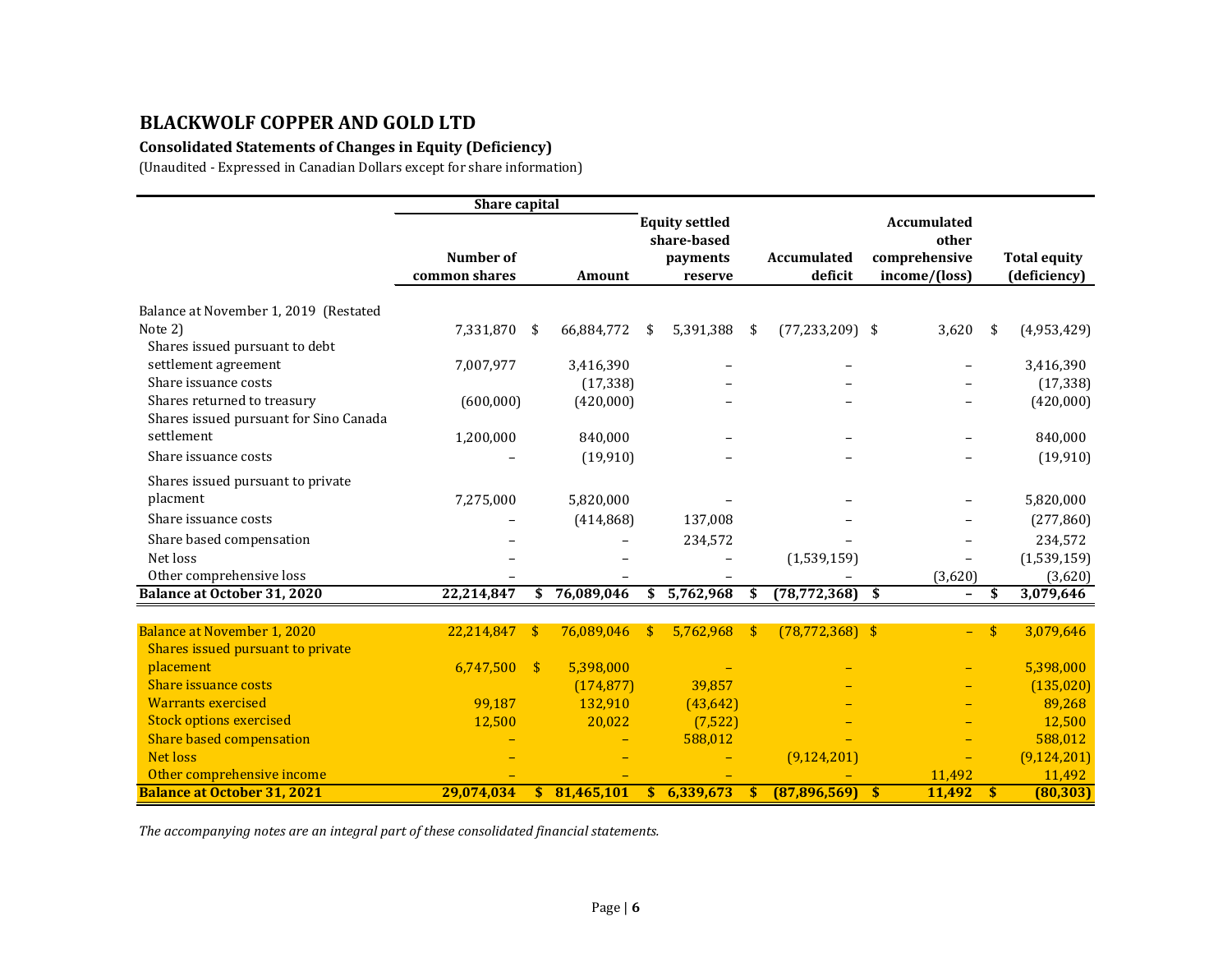**Notes to the Consolidated Financial Statements**

For the years ended October 31, 2021 and 2020 (Expressed in Canadian dollars, unless stated otherwise)

### **1. NATURE AND CONTINUANCE OF OPERATIONS**

Blackwolf Copper and Gold Ltd. (the "Company" or "Blackwolf") was incorporated under the laws of the Province of Alberta, Canada on November 6, 2007 and continued under the laws of the Province of British Columbia, Canada on November 16, 2009. On April 20, 2021, the Company changed its name from Heatherdale Resources Ltd to Blackwolf Copper and Gold Ltd. The Company's corporate office is located at Suite 1800 – 555 Burrard Street, Vancouver, British Columbia. The Company is listed on the TSX Venture Exchange ("TSX-V") under the symbol "BWCG".

The Company's principal mineral property interests are its 100% owned Niblack copper–gold–zinc-silver project in southeast Alaska (the "Niblack Project") and claims staked near Hyder, Alaska (the "Hyder<br>Properties"). The Company is in the process of exploring its properties and has vet to determine if the The Company is in the process of exploring its properties and has yet to determine if the properties contain economically recoverable mineral reserves. The Company's continuing operations and the underlying value of the properties are dependent upon the existence of economically recoverable mineral reserves, the ability of the Company to obtain the necessary financing to complete the exploration and development of the properties, obtaining the necessary permits to mine, future profitable production from any mine, and proceeds from the disposition of a property. These material uncertainties may cast significant doubt on the Company's ability to continue as a going concern.

As of October 31, 2021, the Company has no source of operating revenue and has accumulated significant losses since inception. The Company is continually seeking opportunities for additional funding and expects to raise funds from equity-based sources on terms which are acceptable to it to carry out planned operations for 2022. However, there can be no assurance that the Company will obtain such financial resources or achieve positive cash flows in the future.

These consolidated financial statements do not include any adjustments to the amounts and classification of assets and liabilities that may be necessary should the Company be unable to continue as a going concern.

### **2. SIGNIFICANT ACCOUNTING POLICIES**

### *(a) Statement of Compliance*

These consolidated financial statements have been prepared in accordance with International Financial Reporting Standards ("IFRS"), as issued by the International Accounting Standards Board ("IASB") and interpretations issued by the International Financial Reporting Interpretations Committee ("IFRIC"s), effective for the Company's reporting for the year ended October 31, 2021.

The Board of Directors of the Company authorized these consolidated financial statements for issuance on February 25, 2022.

### *(b) Basis of Preparation*

These consolidated financial statements have been prepared under the historical cost basis using the accrual basis of accounting, except for cash flow information.

The accounting policies set out below have been applied consistently to all periods presented in these consolidated financial statements with the exception to the change to accounting policies noted below. Certain figures in the prior year have been reclassified to conform to current year presentation.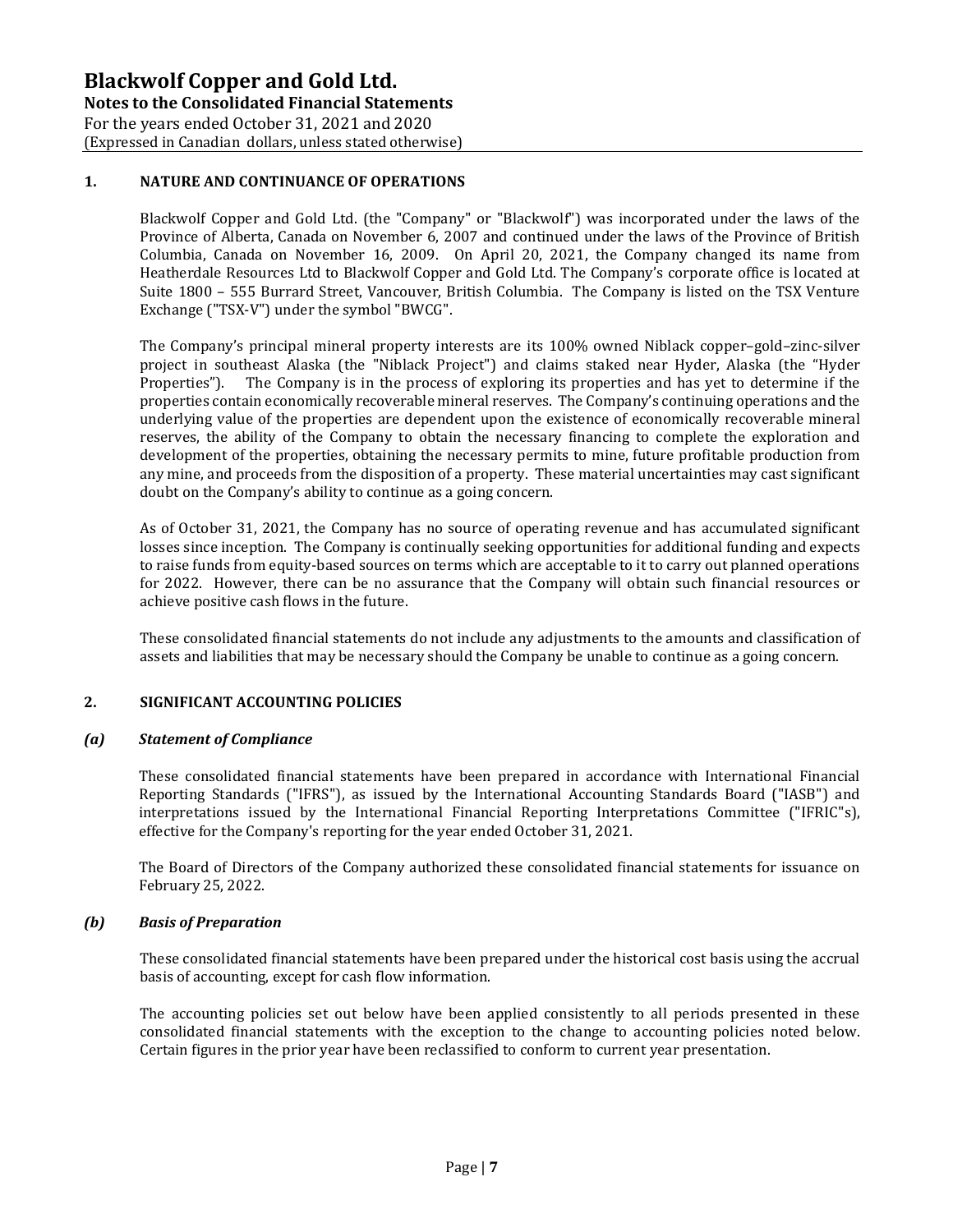### *(c) Changes in Accounting Standards*

### *Change in Presentation Currency*

An entity's functional currency is the currency of the primary economic environment in which it operates. Effective November 1, 2020, the functional currency of the Canadian parent company and its Canadian subsidiary has changed to CAD from USD as a result of the recent change in the underlying transactions, events and conditions. The functional currency of the Company's two US subsidiaries has remained unchanged and is USD. The new functional currency has been applied prospectively from November 1, 2020, in accordance with IAS 21.

To give effect of the change in functional currency, the assets, liabilities and equity of the Canadian entities on October 31, 2020 were converted into CAD dollars on November 1, 2020 at a fixed exchange rate of USD1.00 to CAD1.3318.

Also, effective November 1, 2020, the presentation currency was changed from USD to CAD. Prior period comparative numbers for the Company in these consolidated financial statements have been restated to CAD dollars to provide a meaningful comparable information.

In order, to derive comparatives for the Company and its subsidiaries, in the presentation currency of CAD:

- The USD functional currency assets and liabilities were converted into CAD at period end rates. For 2020 and 2019 these rates were USD1.00 to CAD1.3318 and USD1.00 to CAD 1.3160, respectively;
- Expenses and other income/expenses were converted at the average exchange rate for the reporting. For 2020 and 2019 these rates were USD1.00 to CAD1.3460 and USD1.00 to CAD1.3286, respectively; and
- Items directly recognized in equity were translated using the historical rate at the time of the transaction.

The impact of the changes in presentation currency on the consolidated financial statements is as follows:

### **Consolidated Statement of Financial Position - As at November 1, 2019**

|                                        | <b>Reported in USD</b> | <b>Reported in CDN</b> |
|----------------------------------------|------------------------|------------------------|
| <b>Assets</b>                          |                        |                        |
| Current                                | \$<br>47,490           | \$<br>62,497           |
| Non-current                            | 766,389                | 1,008,568              |
| <b>Total assets</b>                    | 813,879<br>\$          | \$1,071,065            |
|                                        |                        |                        |
| Liabilities                            |                        |                        |
| Current                                | \$3,309,572            | \$4,355,395            |
| Non-current                            | 1,268,312              | 1,669,099              |
| <b>Total liabilities</b>               | 4,577,884              | 6,024,494              |
|                                        |                        |                        |
| <b>Deficit</b>                         |                        |                        |
| Share capital                          | 50,189,012             | 66,884,772             |
| Reserves                               | 4,044,829              | 5,391,388              |
| Accumulated deficit                    | (57,997,846)           | (77, 233, 209)         |
| Accumulated other comprehensive income |                        | 3,620                  |
| <b>Total deficit</b>                   | (3,764,005)            | (4,953,429)            |
| <b>Total liabilities and deficit</b>   | 813.879<br>\$          | \$<br>1,071,065        |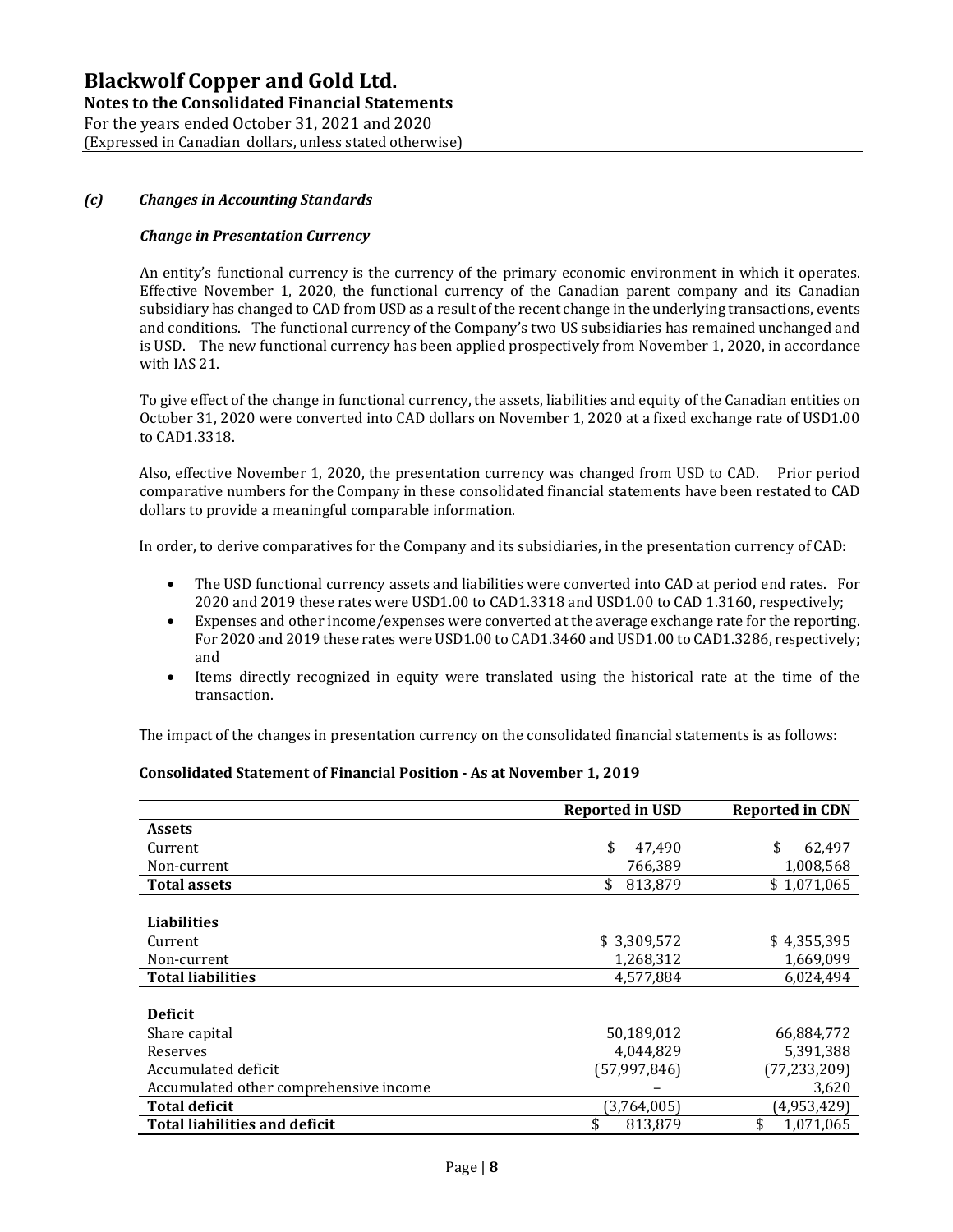**Notes to the Consolidated Financial Statements**

For the years ended October 31, 2021 and 2020 (Expressed in Canadian dollars, unless stated otherwise)

### **Consolidated Statement of Financial Position - As at October 31, 2020**

|                                     | <b>Reported in USD</b> | <b>Reported in CDN</b> |
|-------------------------------------|------------------------|------------------------|
| <b>Assets</b>                       |                        |                        |
| Current                             | \$<br>3,614,717        | \$<br>4,814,080        |
| Non-current                         | 786,470                | 1,047,421              |
| <b>Total assets</b>                 | \$<br>4,401,187        | 5,861,501<br>\$        |
|                                     |                        |                        |
| <b>Liabilities</b>                  |                        |                        |
| Current                             | \$<br>820,480          | \$<br>1,092,717        |
| Non-current                         | 1,268,312              | 1,689,138              |
| <b>Total liabilities</b>            | 2,088,792              | 2,781,855              |
|                                     |                        |                        |
| <b>Equity</b>                       |                        |                        |
| Share capital                       | 57,132,487             | 76,089,046             |
| Reserves                            | 4,327,202)             | 5,762,968              |
| Accumulated deficit                 | (59, 147, 294)         | (78, 772, 368)         |
| <b>Total equity</b>                 | 2,312,395              | 3,079,646              |
| <b>Total liabilities and equity</b> | \$<br>4,401,187        | 5,861,501<br>\$        |

### **Consolidated Statement of Net Loss and Other Comprehensive Loss For the year ended October 31, 2020**

|                                         | <b>Reported in USD</b> | <b>Reported in CDN</b> |
|-----------------------------------------|------------------------|------------------------|
| Exploration and evaluation expenditures | 465,837<br>\$          | 627,017                |
| General and administrative expenditures | 857,248                | 1,149,745              |
|                                         | 1,323,085              | 1,776,762              |
| Other expense/(income)                  | (173, 637)             | (237, 603)             |
| <b>Net loss</b>                         | 1,149,448              | 1,539,159              |
| Foreign currency translation            |                        | 3,620                  |
| Comprehensive loss for the year         | 1,149,448              | 1,542,779              |

### **Consolidated Statement of Cash Flow For the Year Ended October 31, 2020**

|                                                   | <b>Reported in USD</b> |    | <b>Reported in CDN</b> |
|---------------------------------------------------|------------------------|----|------------------------|
| Cash flows used for operating activities          | \$<br>(612, 610)       | \$ | (757, 847)             |
| Cash flows used for investing activities          | (24, 318)              |    | (32, 732)              |
| Cash flows from financing activities              | 4,221,713              |    | 5,504,892              |
| Increase in cash and cash equivalents             | 3,584,785              |    | 4,714,313              |
| Effect of exchange rate fluctuations on cash held | (45,078)               |    |                        |
| Cash and cash equivalents - beginning of period   | 8,320                  |    | 10,949                 |
| Cash and cash equivalents                         | 3,548,027              | .S | 4,725,262              |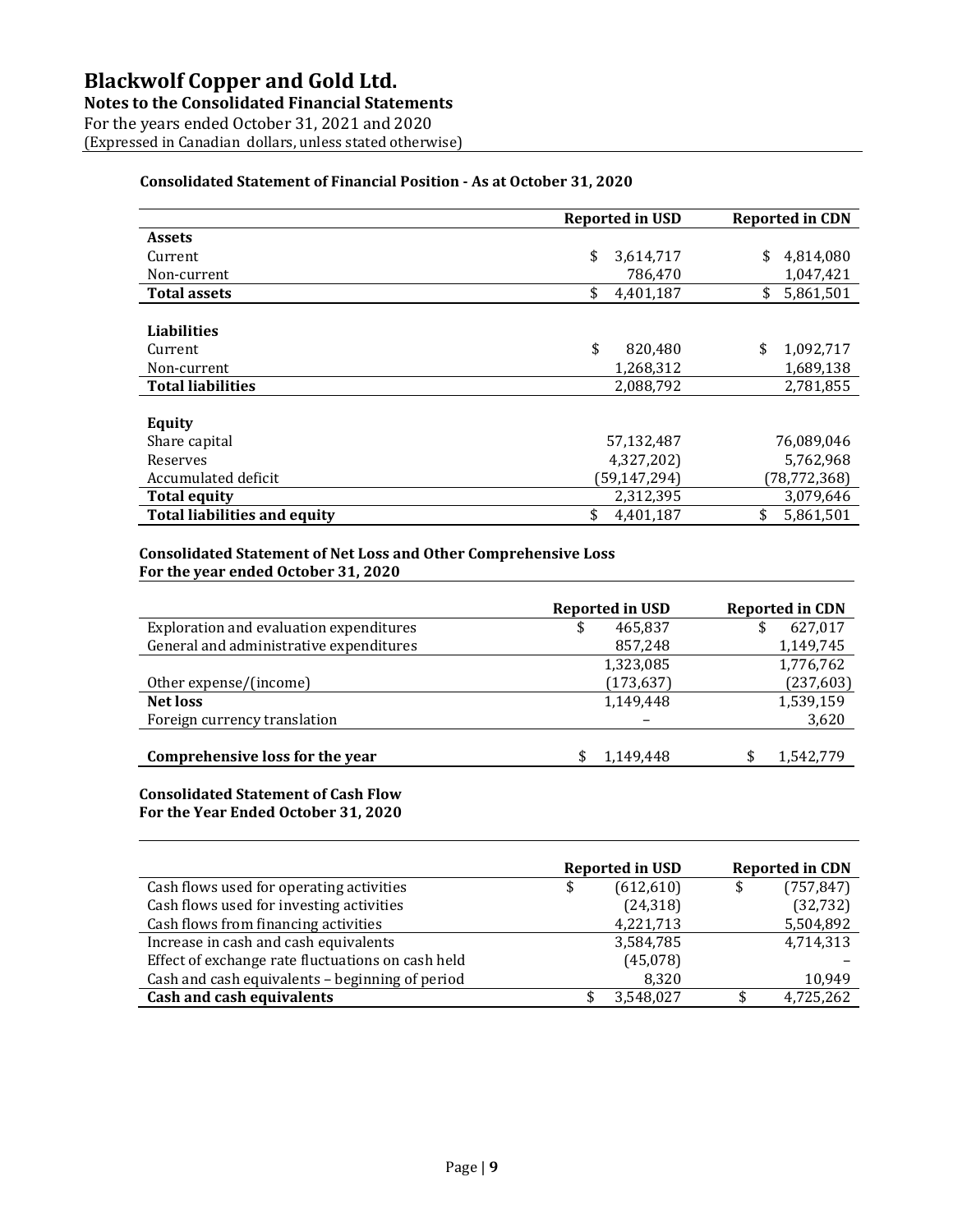**Notes to the Consolidated Financial Statements**

For the years ended October 31, 2021 and 2020 (Expressed in Canadian dollars, unless stated otherwise)

### *(d) Basis of Consolidation*

These consolidated financial statements incorporate the accounts of the Company and entities controlled by the Company (its subsidiaries). Control is achieved when the Company is exposed, or has rights, to variable returns from its involvement with the investee and has the ability to affect those returns through its power over the investee. Specifically, the Company controls an investee if and only if the Company has power over the investee (i.e. existing rights that give it the current ability to direct the relevant activities of the investee); exposure, or rights, to variable returns from its involvement with the investee; and the ability to use its power over the investee to affect its returns. Subsidiaries are fully consolidated from the date on which control is transferred to the Company.

Intercompany balances and transactions, including any unrealized income and expenses arising from intercompany transactions, are eliminated in full on consolidation.

| <b>Name of Subsidiary</b>  | <b>Place of Incorporation</b> | <b>Principal Activity</b>                                                                                | Ownership<br><b>Interest</b> |
|----------------------------|-------------------------------|----------------------------------------------------------------------------------------------------------|------------------------------|
| Heatherdale Holdings Ltd.  | British Columbia,<br>Canada   | Holds interest in Niblack Holdings<br>$(US)$ Inc.                                                        | 100%                         |
| Niblack Holdings (US) Inc. | Nevada, USA                   | Holds interest in Niblack Project<br><b>LLC</b>                                                          | 100%<br>(indirect)           |
| Niblack Project LLC        | Delaware, USA                 | <b>Exploration of Niblack Project and</b><br>has title to the Niblack claims                             | 100%<br>(indirect)           |
| BWCG Holdings (US) Inc (1) | Alaska, USA                   | Holds interest in BWCG (Alaska)<br><b>LLC</b>                                                            | 100%<br>(indirect)           |
| BWCG (Alaska) LLC $(1)$    | Alaska, USA                   | <b>Exploration of Hyder Properties</b><br>and has title to the claims<br>comprising the Hyder Properties | 100%<br>(indirect)           |

At October 31, 2021 and 2020, the Company retained an ownership interest in the following subsidiaries:

*Note 1: These entities were incorporated May 18, 2021*

### *(e) Foreign Currency Translation*

### i. Functional and Presentation Currency

Items included in the financial statements of each entity in the Blackwolf group are measured using the currency of the primary economic environment in which the entity operates ("the functional currency"). Primary and secondary indicators are used to determine the functional currency. Primary indicators include the currency that mainly influences sales prices, labour, material and other costs. Secondary indicators include the currency in which funds from financing activities are generated and in which receipts from operating activities are usually retained. Effective November 1, 2020, the functional currency of the Canadian parent company and its Canadian subsidiary has changed to CAD from USD. The functional currency of the Company's US subsidiaries has remained unchanged and is USD.

The financial statements of entities that have a functional currency different from the presentation currency of Blackwolf ("foreign operations") are translated into CAD as follows: assets and liabilities-at the closing rate at the date of the statement of financial position, and income and expenses-at the average rate of the period (as this is considered a reasonable approximation to actual rates). All resulting changes are recognized in other comprehensive income or loss as cumulative foreign currency translation adjustments.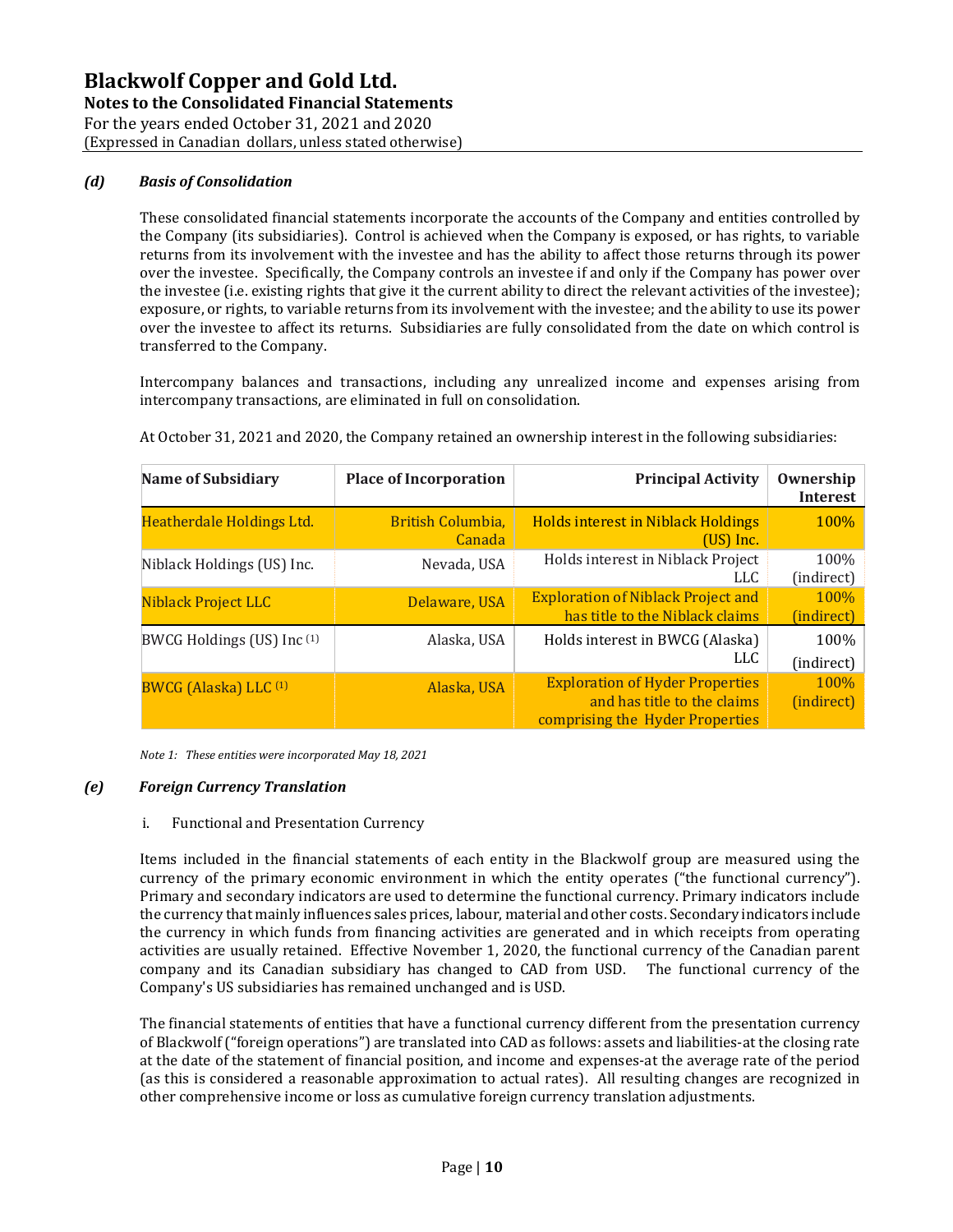(Expressed in Canadian dollars, unless stated otherwise)

When the Company disposes of its entire interest in a foreign operation, or loses control, joint control, or significant influence over a foreign operation, the foreign currency gains or losses accumulated in other comprehensive income or loss related to the foreign operation are recognized in the statement of income or loss as translational foreign exchange gains or losses.

### ii. Transactions and Balances

Transactions in currencies other than the functional currency are recorded at the rates of exchange prevailing on the dates of transactions. At the end of each reporting period, monetary assets and liabilities that are denominated in foreign currencies are translated at the rates prevailing at that date. Non-monetary items are carried at fair value that are denominated in foreign currencies are translated at the rates prevailing when the fair value was determined. Non-monetary items that are measured in terms of historical cost in a foreign currency are not re-translated. Gains and losses arising on translation are included in profit or loss for the year.

### *(f) Financial Instruments*

On initial recognition, a financial asset is classified as measured at: amortized cost; fair value through other comprehensive income ("FVTOCI") (debt / equity investment); or fair value through profit or loss ("FVTPL"). A financial asset (unless it is a trade receivable without a significant financing component that is initially measured at the transaction price) is initially measured at fair value plus, for an item not at FVTPL, transaction costs that are directly attributable to its acquisition.

The classification of financial assets is generally based on the business model in which a financial asset is managed and its contractual cash flow characteristics.

### *Classification of financial assets*

### **Amortized cost**

For a financial asset to be measured at amortized cost, it needs to meet both of the following conditions and is not designated as at FVTPL:

- it is held within a business model whose objective is to hold assets to collect contractual cash flows; and
- its contractual terms give rise on specified dates to cash flows that are solely payments of principal and interest on the principal amount outstanding.

The Company's financial assets at amortized cost comprise of restricted cash, amounts receivable, and cash and cash equivalents.

### **Fair value through other comprehensive income ("FVTOCI")**

For a debt investment is measured at FVTOCI, it needs to meet both of the following conditions and is not designated as at FVTPL:

- it is held within a business model whose objective is achieved by both collecting contractual cash flows and selling financial assets; and
- its contractual terms give rise on specified dates to cash flows that are solely payments of principal and interest on the principal amount outstanding.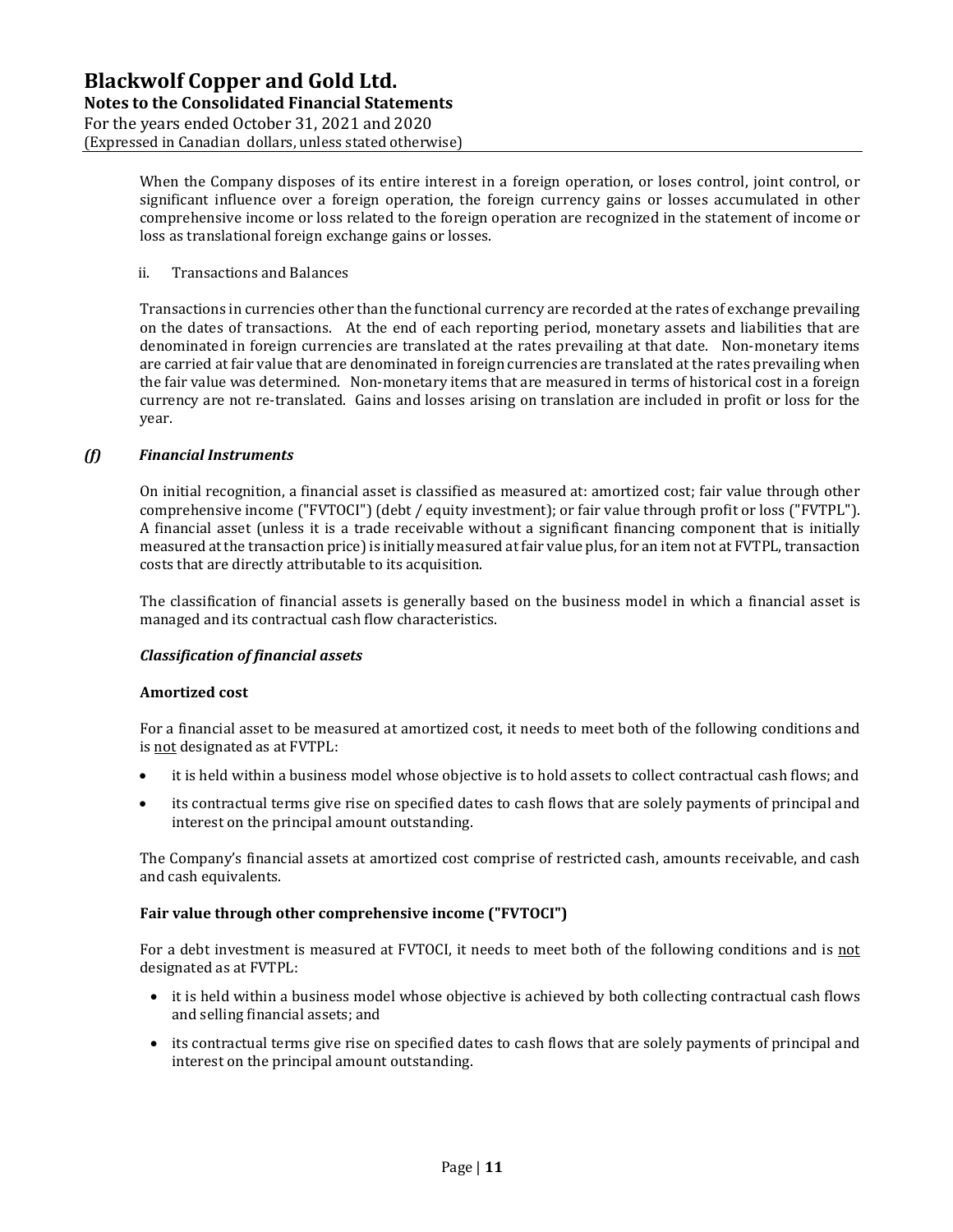**Notes to the Consolidated Financial Statements**

For the years ended October 31, 2021 and 2020 (Expressed in Canadian dollars, unless stated otherwise)

### **Equity instruments at FTVOCI**

On initial recognition, the Company may irrevocably elect to present subsequent changes in the investment's fair value in other comprehensive income ("OCI") provided it is not held for trading. This election is made on an investment-by-investment basis.

### **Fair Value through profit or loss ("FVTPL")**

All financial assets not classified as measured at amortised cost or FVTOCI are measured at FVTPL. This includes all derivative financial assets. On initial recognition, the Company may irrevocably designate a financial asset that otherwise meets the requirements to be measured at amortised cost or at FVTOCI as at FVTPL if doing so eliminates or significantly reduces an accounting mismatch that would otherwise arise.

The following accounting policies apply to the subsequent measurement of financial assets.

| <b>Financial assets at FVTPL</b>    | These assets are subsequently measured at fair value. Net gains and<br>losses, including any interest or dividend income, are recognised in<br>profit or loss.                                                                                                                                                                                                   |
|-------------------------------------|------------------------------------------------------------------------------------------------------------------------------------------------------------------------------------------------------------------------------------------------------------------------------------------------------------------------------------------------------------------|
| Financial assets at amortised cost  | These assets are subsequently measured at amortised cost using the<br>effective interest method. The amortised cost is reduced by impairment<br>losses (see below). Interest income, foreign exchange gains, losses, and<br>impairment are recognised in profit or loss. Any gain or loss on<br>derecognition is recognised in profit or loss.                   |
| Debt investments at FVTOCI          | These assets are subsequently measured at fair value. Interest income<br>calculated using the effective interest method, foreign exchange gains<br>and losses and impairment are recognised in profit or loss. Other net<br>gains and losses are recognised in OCI. On derecognition, gains and<br>losses accumulated in OCI are reclassified to profit or loss. |
| <b>Equity investments at FVTOCI</b> | These assets are subsequently measured at fair value. Dividends are<br>recognised as income in profit or loss unless the dividend clearly<br>represents a recovery of part of the cost of the investment. Other net<br>gains and losses are recognised in OCI and are never reclassified to<br>profit or loss.                                                   |

### *Impairment of financial assets*

Financial assets are assessed for indicators of impairment at the end of each reporting period. Financial assets are considered to be impaired when there is objective evidence that, as a result of one or more events that occurred after the initial recognition of the financial asset, the estimated future cash flows of the investment have been impacted.

For all financial assets, objective evidence of impairment could include:

- significant financial difficulty of the issuer or counterparty; or
- default or delinquency in interest or principal payments; or
- probability that the borrower will enter bankruptcy or financial reorganization.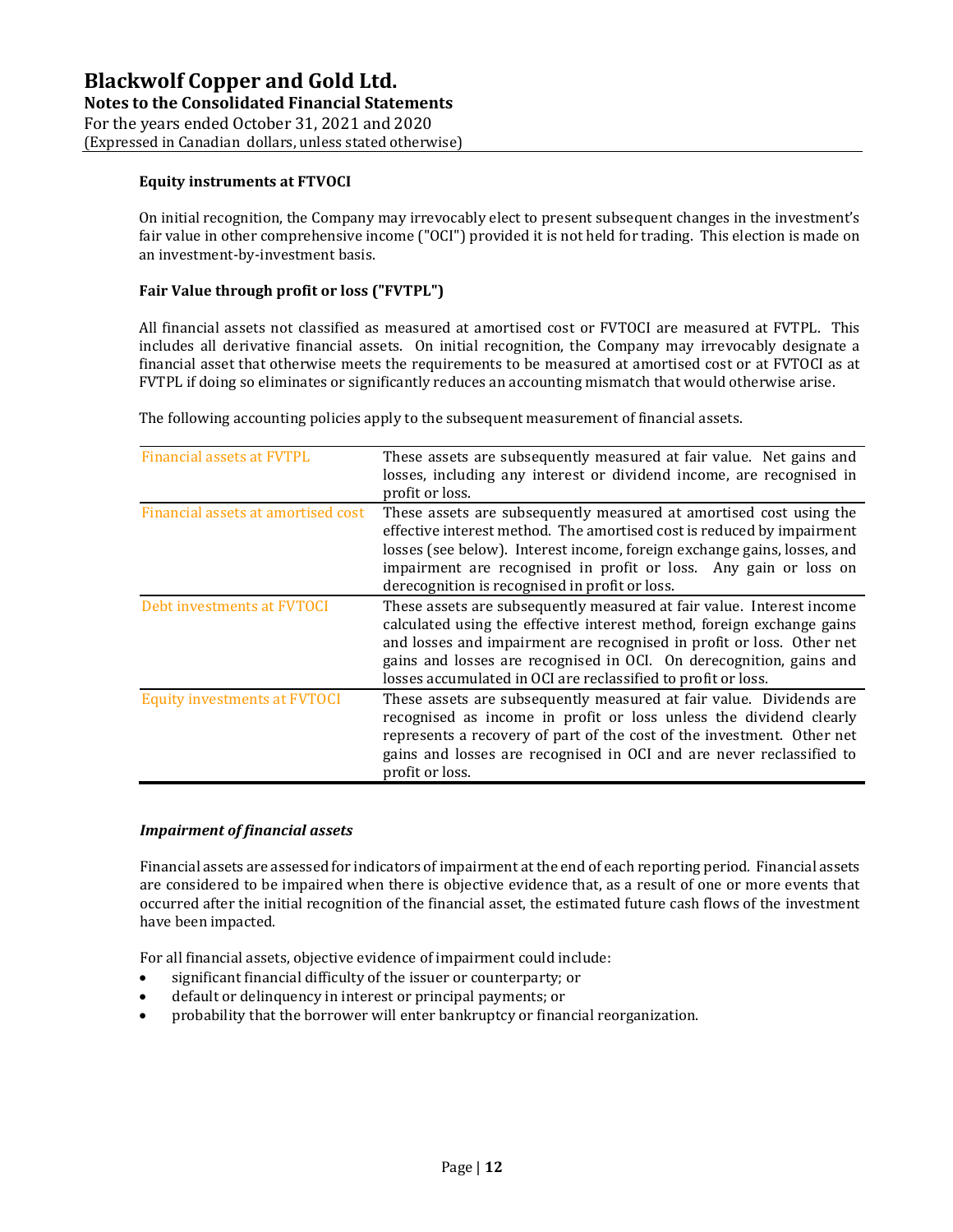For the years ended October 31, 2021 and 2020 (Expressed in Canadian dollars, unless stated otherwise)

### *Financial Liabilities*

### **Non-derivative financial liabilities**

The Company's non-derivative financial liabilities comprise of trade and other payables and payables to related parties.

All financial liabilities that are not held for trading or designated as at FVTPL are recognized initially at fair value net of any directly attributable transaction costs. Subsequent to initial recognition these financial liabilities are measured at amortized cost using the effective interest method.

### **Financial liabilities at FVTPL**

A financial liability other than a financial liability held for trading may be designated at FVTPL upon initial recognition if it forms part of a contract containing one or more embedded derivatives, and IFRS 9 permits the entire combined contract (asset or liability) to be designated at FVTPL.

A financial liability at FVTPL is stated at fair value, with any gains or losses arising on re-measurement recognized in profit or loss. The transaction cost is expensed as incurred. The net gain or loss recognized in profit or loss incorporates any interest paid on the financial liability.

### *(g) Significant Accounting Estimates and Judgments*

### *Accounting Estimates*

The preparation of these consolidated financial statements requires management to make estimates and assumptions that affect the reported amounts of assets and liabilities at the date of the consolidated financial statements and reported amounts of expenses during the reporting period. Actual outcomes could differ from these estimates. These consolidated financial statements include estimates, which, by their nature, are uncertain. The impacts of such estimates are pervasive throughout the consolidated financial statements, and may require accounting adjustments based on future occurrences. Revisions to accounting estimates are recognized in the period in which the estimate is revised and future periods if the revision affects both current<br>and future periods. The most significant estimates in applying the Company consolidated financial The most significant estimates in applying the Company consolidated financial statements include:

1) Determining the fair value of stock options or warrants using the Black-Scholes option pricing model requires the input of highly subjective assumptions, including the expected volatility. Changes in the subjective input assumptions could materially affect the fair value estimate.

### *Significant judgements*

The preparation of these consolidated financial statements requires management to make judgments, apart from those involving estimates, in applying accounting policies. The most significant judgments in applying the Company's consolidated financial statements include:

1) Assessing whether there are any indicators of impairment. The Company regularly assesses whether there are facts and circumstances suggesting that the carrying amount of its exploration and evaluation assets ("E&E assets"), including site equipment, may exceed their recoverable amount. Determining whether to test for impairment requires the Company to use judgment regarding various industryspecific and other general indicators, including but not limited to, changes in the market, economic and legal environment in which the Company operates.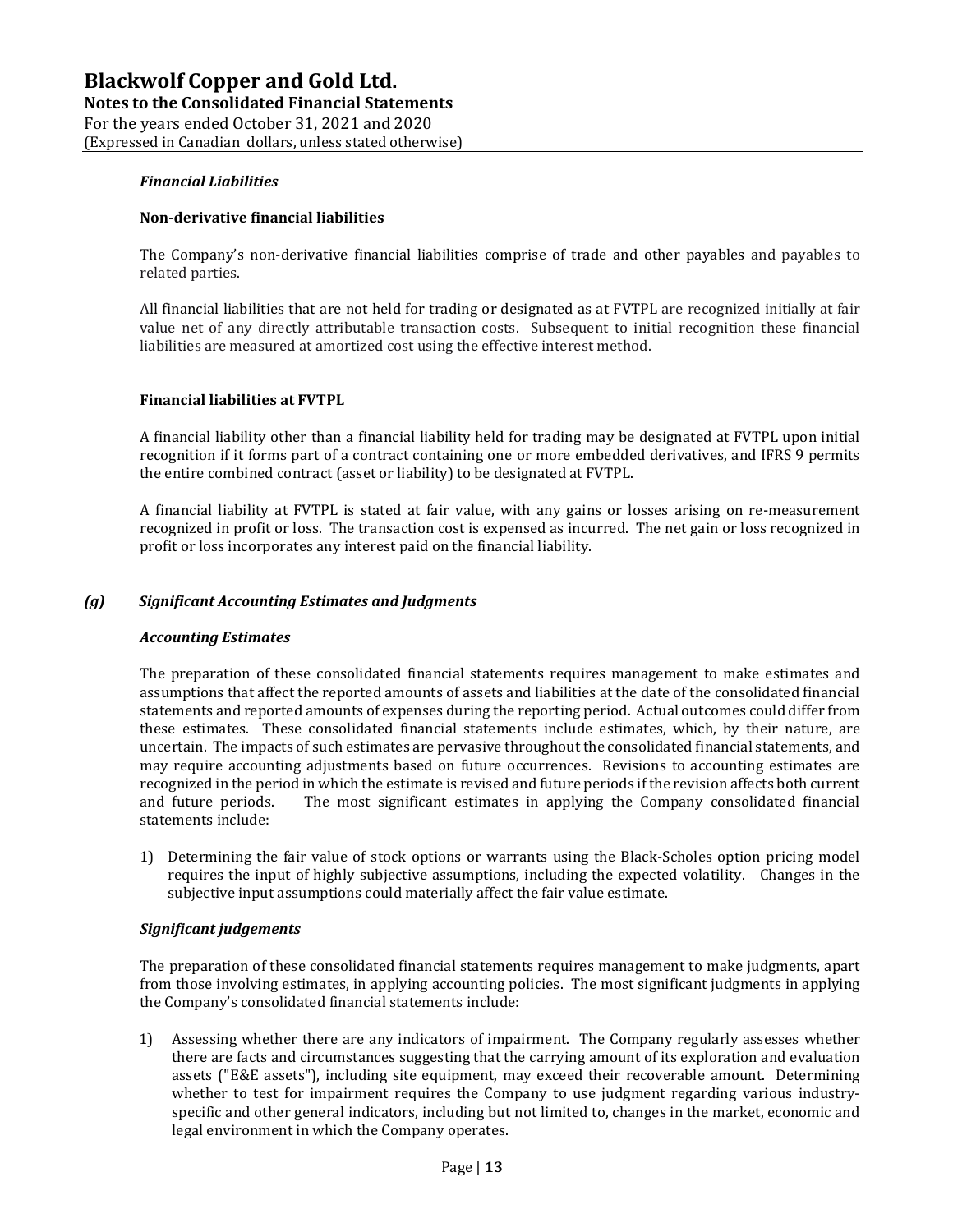- 2) The assessment of the Company's ability to continue as a going concern and whether there are events or conditions that may give rise to significant uncertainty.
- 3) The determination of the functional currencies of the Company and its subsidiaries requires discretion and judgment when, in the context of the Companay's uncomplicated business activities, the relevant fact patterns involved can nonetheless support alternative conclusions.

### *(h) Exploration and Evaluation Expenditures*

Exploration and evaluation expenditures include the costs of acquiring licenses, costs associated with exploration and evaluation activity, and the fair value (at acquisition date) of exploration and evaluation assets acquired in a business combination or an asset acquisition. Exploration and evaluation expenditures are expensed as incurred except for expenditures associated with the acquisition of exploration and evaluation assets through a business combination or an asset acquisition. Costs incurred before the Company has obtained the legal rights to explore an area are recognized in profit or loss.

Acquisition costs, including general and administrative costs, are only capitalized to the extent that these costs can be related directly to operational activities in the relevant area of interest where it is considered likely to be recoverable by future exploitation or sale or where the activities have not reached a stage which permits a reasonable assessment of the existence of reserves.

Exploration and evaluation assets are assessed for impairment if (i) sufficient data exists to determine technical feasibility and commercial viability, and (ii) facts and circumstances suggest that the carrying amount exceeds the recoverable amount.

Once the technical feasibility and commercial viability of the extraction of mineral resources in an area of interest are demonstrable, exploration and evaluation assets attributable to that area of interest are first tested for impairment and then reclassified to mining property and development assets within property, plant and equipment.

Recoverability of the carrying amount of any exploration and evaluation assets is dependent on successful development and commercial exploitation, or alternatively, sale of the respective areas of interest.

### *(i) Property, Plant and Equipment*

Property, plant and equipment ("PPE") are carried at cost, less accumulated depreciation and accumulated impairment losses.

The cost of an item of PPE consists of the purchase price, any costs directly attributable to bringing the asset to the location and condition necessary for its intended use and an initial estimate of the costs of dismantling and removing the item and restoring the site on which it is located.

Depreciation is provided at rates calculated to write off the cost of PPE, less their estimated residual value, using the declining balance method at various rates ranging from 10% - 30% per annum.

An item of PPE is derecognized upon disposal or when no future economic benefits are expected to arise from the continued use of the asset. Any gain or loss arising on disposal of the asset, determined as the difference between the net disposal proceeds and the carrying amount of the asset, is recognized in profit or loss.

Residual values and estimated useful lives are reviewed at least annually.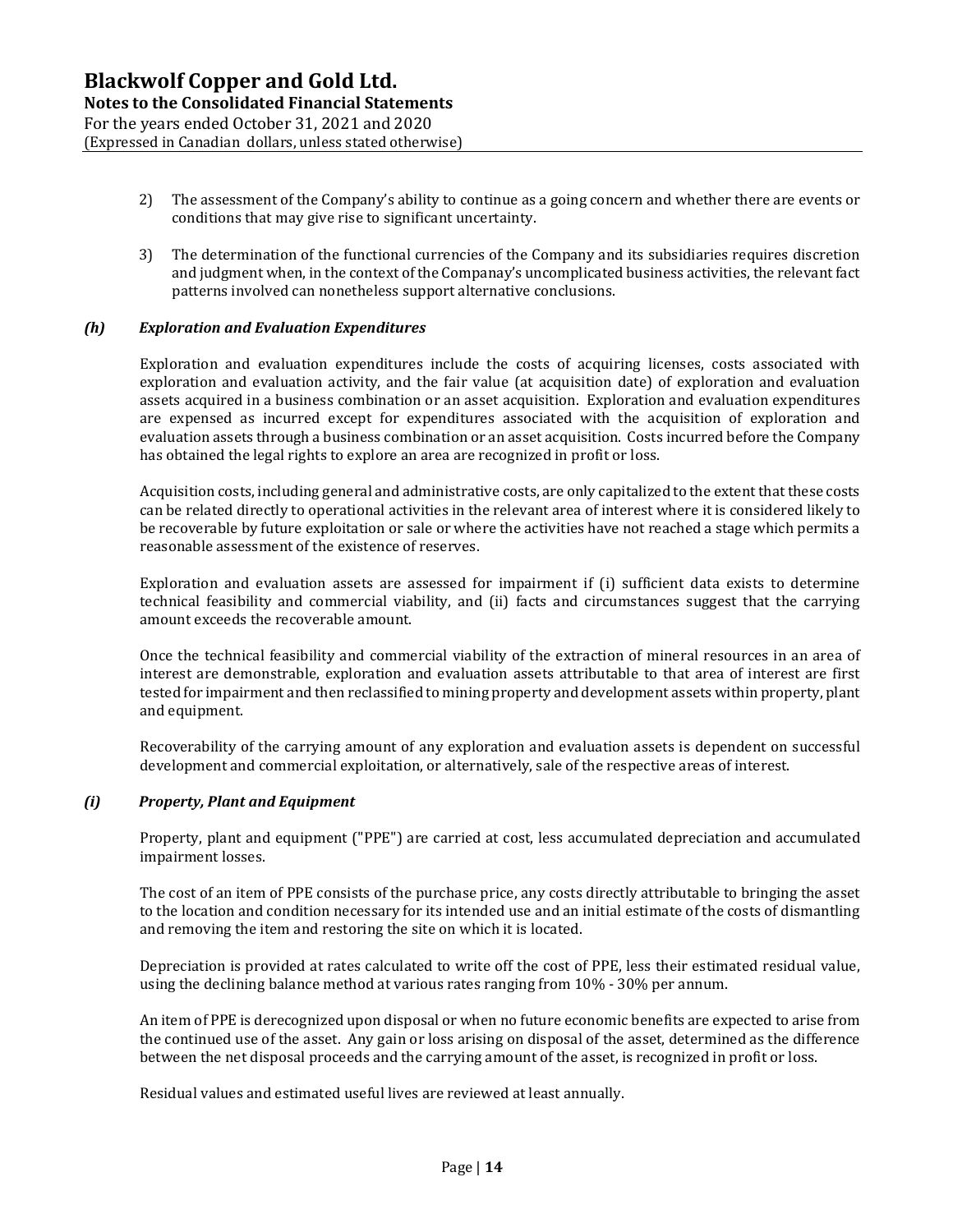**Notes to the Consolidated Financial Statements**

For the years ended October 31, 2021 and 2020 (Expressed in Canadian dollars, unless stated otherwise)

### *(j) Impairment of Non-Financial Assets*

At the end of each reporting period, the carrying amounts of the Company's non-financial assets are reviewed to determine whether there is any indication that those assets are impaired. If any such indication exists, the recoverable amount of the asset is estimated in order to determine the extent of the impairment, if any. The recoverable amount is the higher of fair value less costs to sell and value in use. Fair value is determined as the amount that would be obtained from the sale of the asset in an arm's length transaction between knowledgeable and willing parties. In assessing value in use, the estimated future cash flows are discounted to their present value using a pre-tax discount rate that reflects current market assessments of the time value of money and the risks specific to the asset. If the recoverable amount of an asset is estimated to be less than its carrying amount, the carrying amount of the asset is reduced to its recoverable amount and the impairment loss is recognized in profit or loss for the period. For the purposes of impairment testing, exploration and evaluation assets are allocated to cash-generating units to which the exploration activity relates. A cashgenerating unit is determined as the smallest group of assets that generates cash inflows from continuing use that are largely independent of the cash inflows of other assets or groups of assets. For an asset that does not generate largely independent cash inflows, the recoverable amount is determined for the cash-generating unit to which the asset belongs.

Where an impairment loss subsequently reverses, the carrying amount of the asset (or cash-generating unit) is increased to the revised estimate of its recoverable amount, but so that the increased carrying amount does not exceed the carrying amount that would have been determined had no impairment loss been recognized for the asset (or cash-generating unit) in prior years. A reversal of an impairment loss is recognized immediately in profit or loss.

### *(k) Share Capital and Warrants*

Common shares are classified as equity. Transaction costs directly attributable to the issue of common shares and share purchase options are recognized as a deduction from equity, net of any tax effects.

When the Company issues units under a private placement comprising common shares and warrants are measured using the residual method. This method allocates value first to the more easily measurable component based on fair value and the residual to the less easily measurable component. The Company considers the fair value of its shares to be more easily measurable component and they are valued with reference to the market price. The residual value attributed to the warrants, if any, is recorded as a separate component of equity.

Warrants that are issued as payment for an agency fees or other transactions costs are accounted for as sharebased payment.

The fair value of warrants exercised is reclassified to share capital.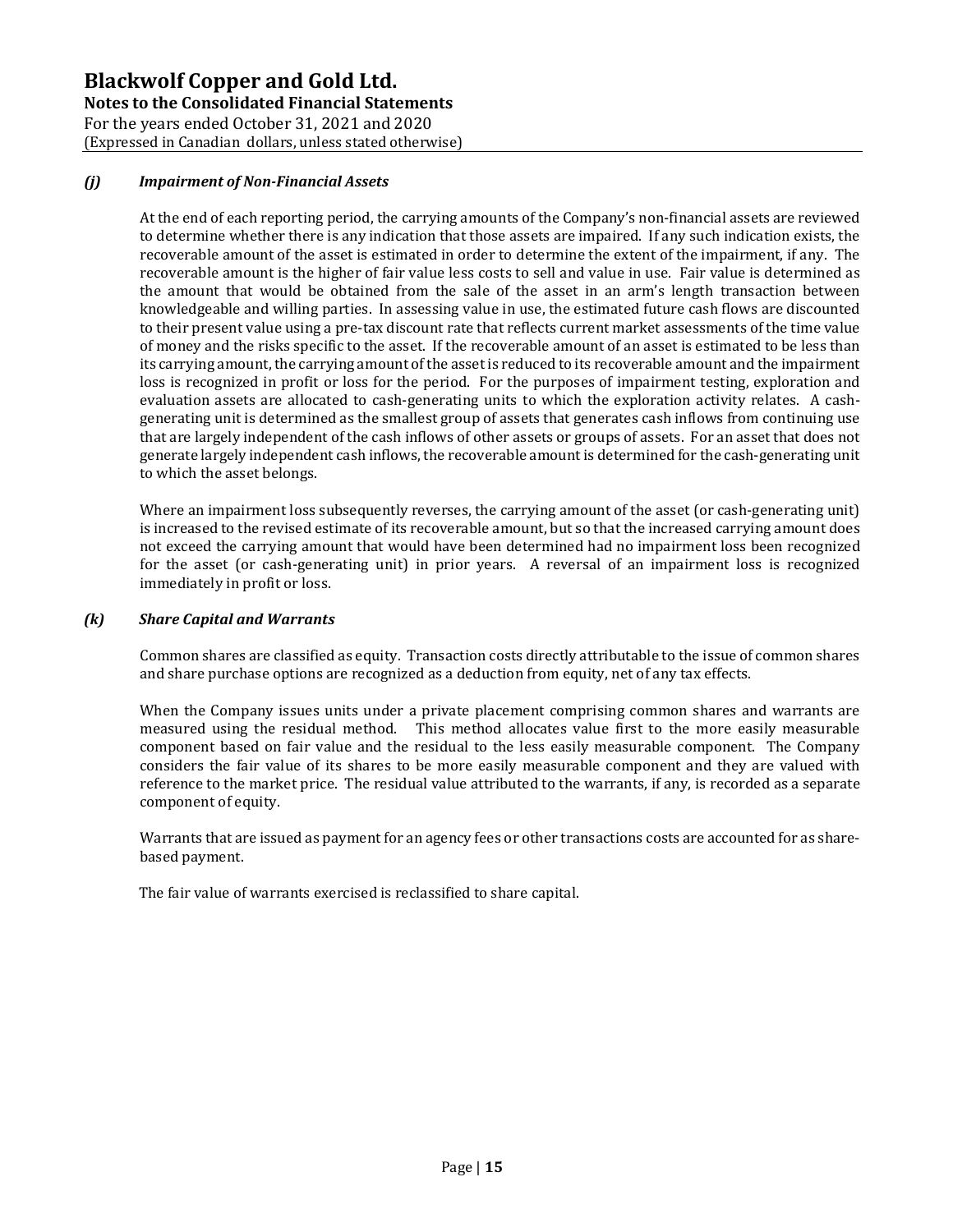**Notes to the Consolidated Financial Statements**

For the years ended October 31, 2021 and 2020 (Expressed in Canadian dollars, unless stated otherwise)

### *(l) Income or Loss per Share*

Basic and diluted income or loss per share data is calculated by dividing the income or loss attributable to common shareholders by the weighted average number of common shares outstanding and common shares to be issued during the period. Diluted income or loss per share is determined by adjusting the income loss attributable to common shareholders and the weighted average number of common shares outstanding for the effects of all dilutive potential common shares, such as share purchase options granted to employees and share purchase warrants outstanding. The dilutive effect of options or warrants assumes that the proceeds to be received on the exercise of these instruments are applied to repurchase common shares at the average market price for the reporting period. Share purchase options and warrants are included in the calculation of dilutive earnings per share only to the extent that the market price of the common shares exceeds the exercise price of the share purchase options and warrants.

### *(m) Share-based Payment Transactions*

The share incentive plan allows Company employees and consultants to acquire common shares in Blackwolf. The fair value of options granted is recognized as an employee or consultant expense with a corresponding increase in the equity settled share-based payments reserve in equity. An individual is classified as an employee when the individual is an employee for legal, tax purposes (direct employee), or provides services similar to those performed by a direct employee.

For employees the fair value is measured at grant date and each tranche is recognized on a straight line basis over the period during which the share purchase options vest. The fair value of the share purchase options granted is measured using the Black-Scholes option-pricing model taking into account the terms and conditions upon which the share purchase options were granted. At the end of each financial reporting period, the amount recognized as an expense is adjusted to reflect the actual number of share purchase options that are expected to vest.

Equity-settled share-based payment transactions with non-employees are measured at the fair value of the goods or services received. However, if the fair value cannot be estimated reliably, the share-based payment transaction is measured at the fair value of the equity instruments granted at the date the Company receives the goods or the services.

### *(n) Income Taxes*

Any income tax on profit or loss for the years presented comprises current and deferred tax. Income tax is recognized in profit or loss except to the extent that it relates to items recognized directly in equity, in which case it is recognized in equity.

Current tax expense is the expected tax payable on taxable income for the year, using tax rates enacted or substantively enacted at year-end, adjusted for amendments to tax payable with regards to previous years.

Deferred tax is provided using the balance sheet liability method, providing for temporary differences between the carrying amounts of assets and liabilities for financial reporting purposes and the amounts used for taxation purposes.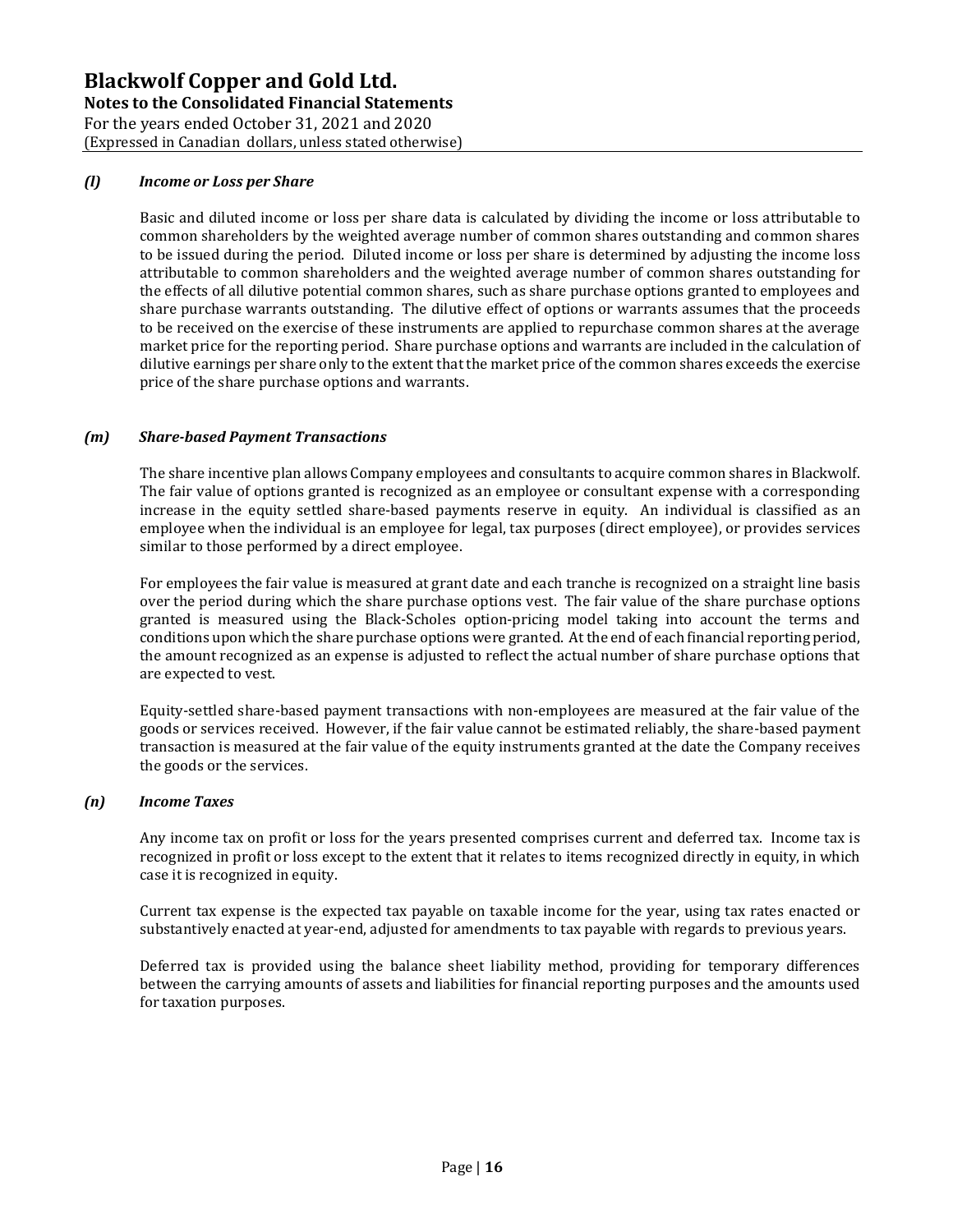**Notes to the Consolidated Financial Statements**

For the years ended October 31, 2021 and 2020 (Expressed in Canadian dollars, unless stated otherwise)

The following temporary differences are not provided for:

- goodwill not deductible for tax purposes;<br>• the initial recognition of assets or liabilities
- the initial recognition of assets or liabilities that affect neither accounting nor taxable profit; and
- differences relating to investments in subsidiaries, associates, and joint ventures to the extent that they will probably not reverse in the foreseeable future.

The amount of deferred tax provided is based on the expected manner of realization or settlement of the carrying amount of assets and liabilities, using tax rates enacted or substantively enacted at the end of the reporting period applicable to the period of expected realization or settlement.

A deferred tax asset is recognized only to the extent that it is probable that future taxable profits will be available against which the asset can be utilized. Deferred tax assets and liabilities are offset when there is a legally enforceable right to set off current tax assets against current tax liabilities and when they relate to income taxes levied by the same taxation authority and the Company intends to settle its current tax assets and liabilities on a net basis.

### *(o) Restoration, Rehabilitation and Environmental Costs*

An obligation to incur restoration, rehabilitation and environmental costs arises when environmental disturbance is caused by the exploration or development of a mineral property interest. The cost of any rehabilitation program is recognized at the time that the environmental disturbance occurs. Such costs arising from the decommissioning of plant and other site preparation work, discounted to their net present value, are provided for, and capitalized at the start of each project to the carrying amount of the asset along with a corresponding liability, as soon as the obligation to incur such costs arises. Discount rates using a pre-tax rate that reflect risks specific to the asset are used to calculate the net present value. These costs are charged against profit or loss over the economic life of the related asset, through amortization using either the unit-ofproduction or the straight-line method. The corresponding liability is adjusted each period for the unwinding of the discount rate, changes to the current market-based discount rate, and for the amount or timing of the underlying cash flows needed to settle the obligation.

### *(p) Segmental Reporting*

The Company operates in one reportable operating segment, being the acquisition, exploration and development of exploration and evaluation properties in the United States. All non-current assets are held in the United States.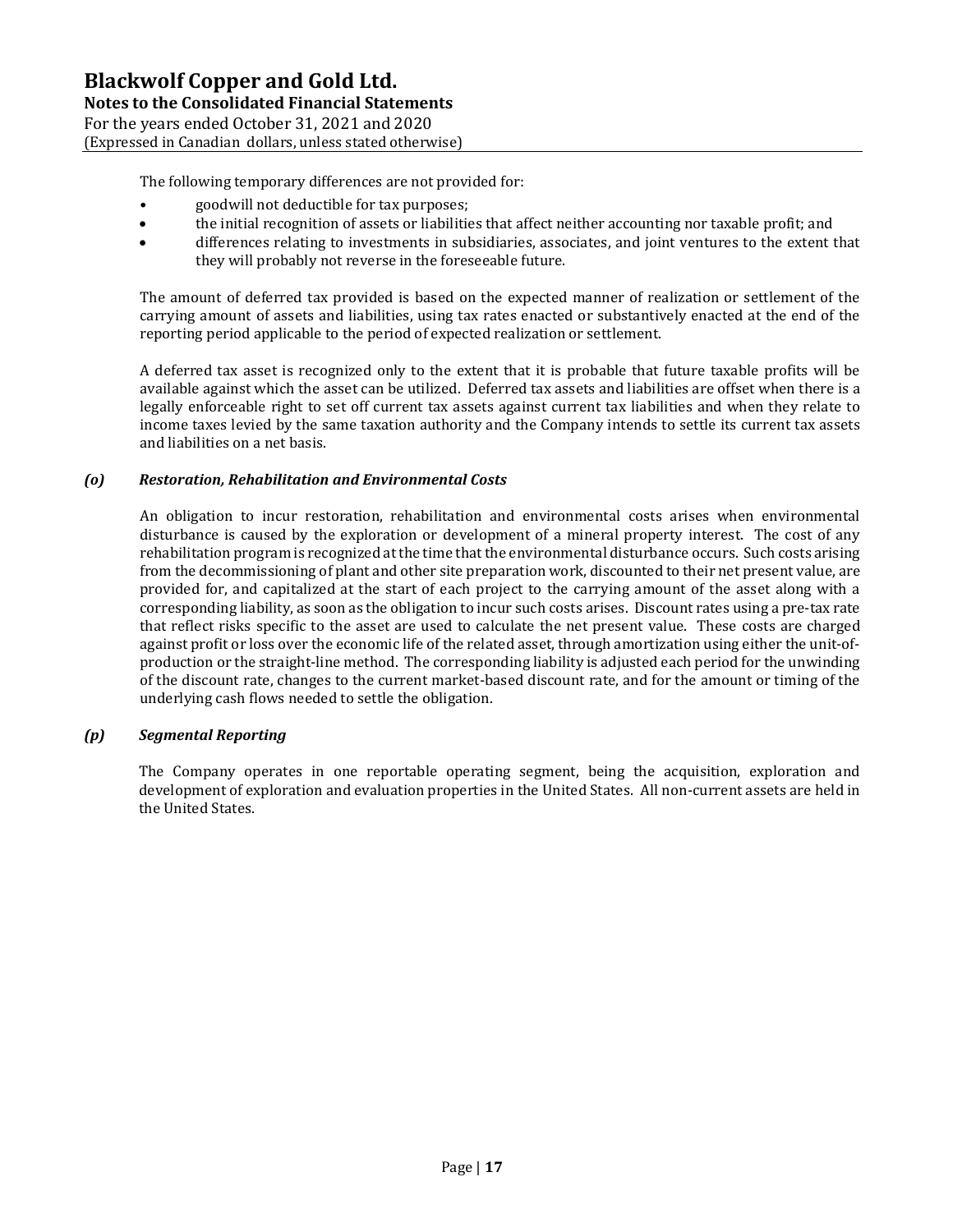**Notes to the Consolidated Financial Statements**

For the years ended October 31, 2021 and 2020 (Expressed in Canadian dollars, unless stated otherwise)

### **3. CASH AND CASH EQUIVALENTS AND RESTRICTED CASH**

### *(a) Cash and Cash Equivalents*

Cash and cash equivalents comprise cash in business and savings accounts held at major financial institutions, which are available on demand, by the Company.

### **(b)** *Restricted Cash*

|                               | October 31    | October 31    |
|-------------------------------|---------------|---------------|
|                               | 2021          | 2020          |
| Comprises of:                 |               |               |
| Cash collateral               | \$<br>873,023 | \$<br>938,865 |
| Income earned and re-invested | 34,127        | 36,701        |
| Total <sup>1</sup>            | 907,150       | 975,566       |
| Cash deposit <sup>2</sup>     | 4,829         | 5,194         |
|                               | \$<br>911,979 | \$<br>980,760 |

The total comprises of the following:

- 1. The cash collateral is held with a United States ("US") financial institution, which has been pledged to the surety provider of the surety bond accepted by the Alaskan regulatory authorities. It will be released once reclamation work has been performed and assessed by the Alaskan regulatory authorities. Total income of \$34,127 (2020 – \$36,701) has been recognized, which has been reinvested.
- 2. The cash deposit is held with the Alaskan regulatory authorities as a performance guarantee for additional reclamation work to be performed by the Company.

### **4. AMOUNTS RECEIVABLE AND OTHER PREPAID EXPENSES**

|                      |               | October 31 | October 31   |
|----------------------|---------------|------------|--------------|
|                      |               | 2021       | 2021         |
| Sales tax receivable | $\mathsf{\$}$ | 44.630     | \$<br>34,792 |
| Prepaid expenses     |               | 124,678    | 54,026       |
| Deposits             |               | 318,626    |              |
| Other receivables    |               | 29,291     |              |
|                      | \$            | 517,225    | \$<br>88,818 |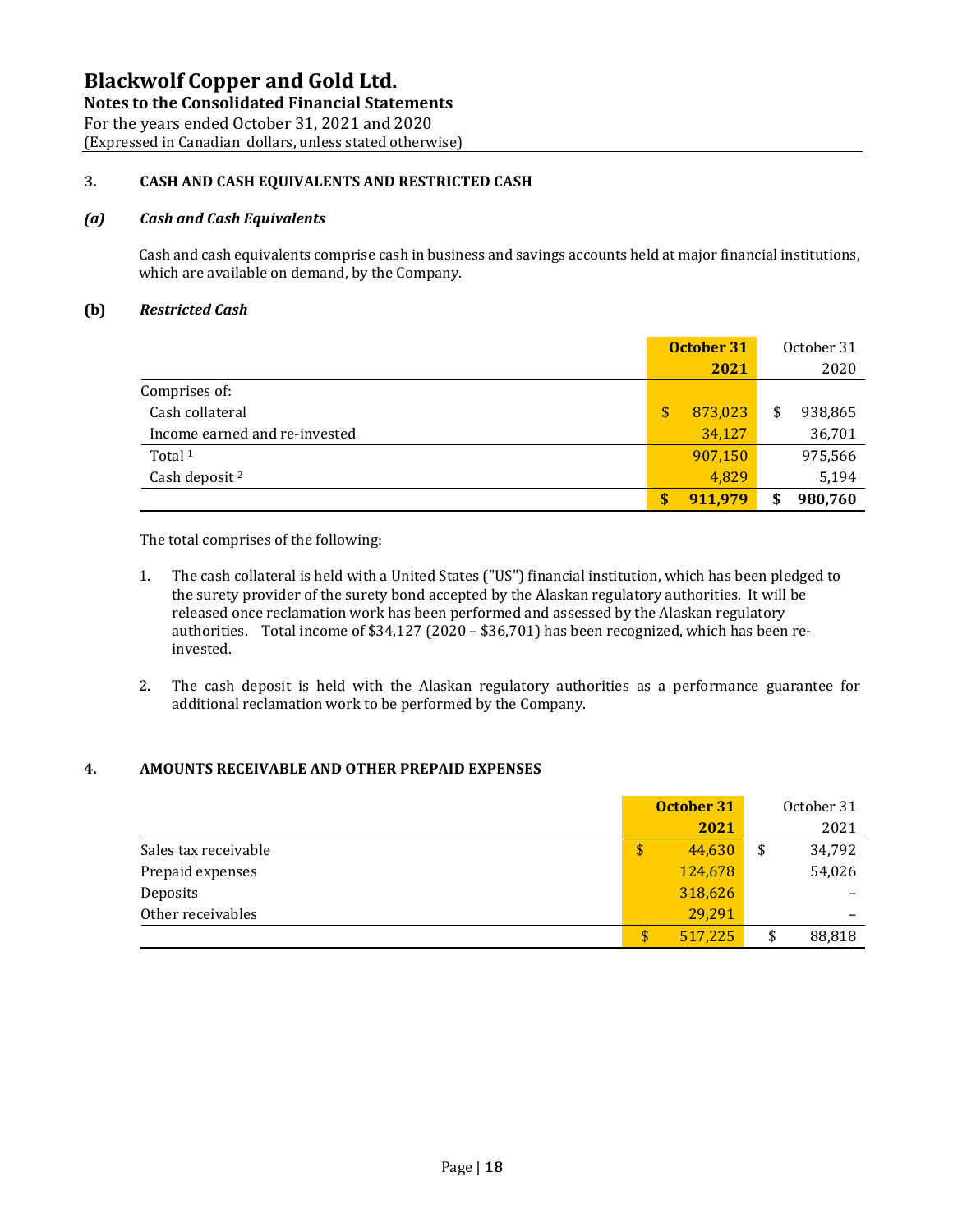**Notes to the Consolidated Financial Statements**

For the years ended October 31, 2021 and 2020 (Expressed in Canadian dollars, unless stated otherwise)

### **5. EQUIPMENT**

|                                                        | Office                              | Field                                |               |
|--------------------------------------------------------|-------------------------------------|--------------------------------------|---------------|
|                                                        | equipment                           | equipment                            | <b>Total</b>  |
|                                                        |                                     |                                      |               |
| Cost                                                   |                                     |                                      |               |
| \$<br>Balance, October 31, 2019                        |                                     | \$<br>336,325                        | \$<br>336,325 |
| Acquisitions during the year                           | 2,253                               | 33,674                               | 35,927        |
| Translation adjustment                                 |                                     | 3,658                                | 3,658         |
| Balance, October 31, 2020                              | 2,253                               | 373,657                              | 375,910       |
| <b>Acquisitions for the period</b>                     | 37,106                              | 585,238                              | 622,344       |
| <b>Translation adjustment</b>                          |                                     | (29, 382)                            | (29, 382)     |
| $\mathbf{\hat{s}}$<br><b>Balance, October 30, 2021</b> | 39,359                              | $\boldsymbol{\mathsf{s}}$<br>929,513 | \$<br>968,872 |
|                                                        |                                     |                                      |               |
| <b>Accumulated depreciation</b>                        |                                     |                                      |               |
| Balance, October 31, 2019                              | \$                                  | \$<br>292,406                        | \$<br>292,406 |
| Depreciation for the year                              |                                     | 13,475                               | 13,475        |
| <b>Translation adjustment</b>                          |                                     | 3,369                                | 3,369         |
| Balance, October 31, 2020                              |                                     | 309,250                              | 309,250       |
| Depreciation for the period                            | 11,799                              | 80,826                               | 92,625        |
| <b>Translation adjustment</b>                          |                                     | (22, 940)                            | (22, 940)     |
| <b>Balance, October 31, 2021</b>                       | $\boldsymbol{\mathsf{s}}$<br>11,799 | $\boldsymbol{\mathsf{s}}$<br>367,136 | \$<br>378,935 |
|                                                        |                                     |                                      |               |
| <b>Carrying amounts</b>                                |                                     |                                      |               |
| \$<br>As at October 31, 2020                           | 2,253                               | \$<br>64,407                         | \$<br>66,660  |
| <b>As at October 31, 2021</b>                          | \$<br>27,560                        | \$<br>562,377                        | \$<br>589,937 |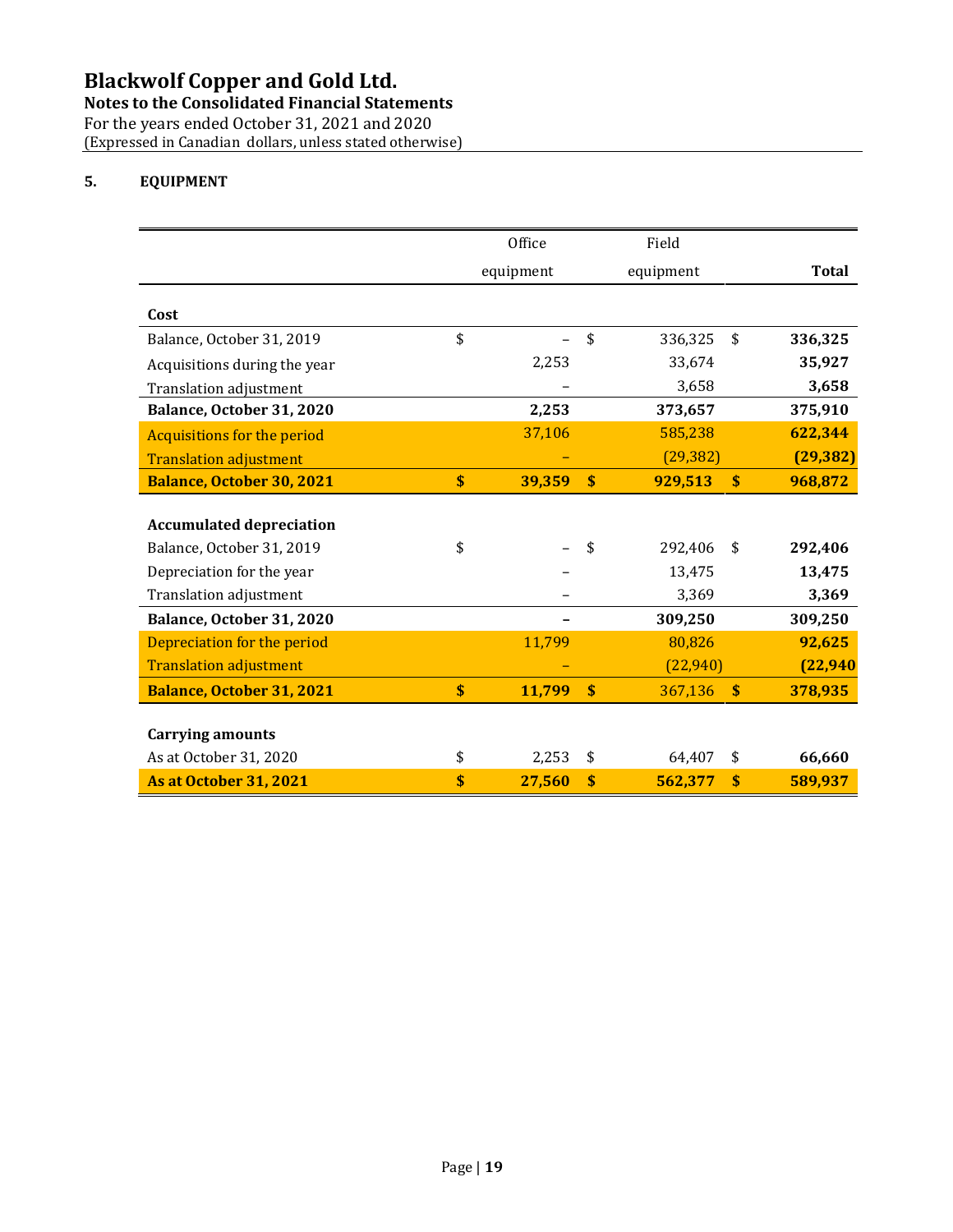**Notes to the Consolidated Financial Statements**

For the years ended October 31, 2021 and 2020 (Expressed in Canadian dollars, unless stated otherwise)

### **6. EXPLORATION AND EVALUATION OF ASSETS**

As of October 31, 2021, the Company owns a 100% interest in the Niblack Project located in Southeast Alaska, which has a nominal value of \$1.00.

During the year ended October 31, 2021, the Company acquired through staking, 474 claims covering 3,863 hectares consisting of the Texas Creek, Cantoo and Casey properties (Hyder Properties), located in Southeast Alaska.

Details of the exploration and evaluation expenses have been incurred as follows

|                                       | <b>Niblack</b> | Hyder             |                 |
|---------------------------------------|----------------|-------------------|-----------------|
| For the year ended October 31, 2021   | Project        | <b>Properties</b> | <b>Total</b>    |
| Claims maintenance                    | \$70,412       | 245,515<br>\$     | \$315,927       |
| Project and support contract services | 2,445,205      | 129,674           | 2,574,879       |
| Camp and site support                 | 639,273        | 46,429            | 685,702         |
| Depreciation                          | 80,826         |                   | 80,826          |
| Fuel                                  | 109,369        | 651               | 110,020         |
| Underground support supplies          | 435,638        | -                 | 435,638         |
| Drilling                              | 1,157,416      |                   | 1,157,416       |
| Geology                               | 184,688        | 9,638             | 194,326         |
| Transport                             | 422,909        | 175,706           | 598,615         |
| Field travel                          | 250,030        | 20,242            | 270,272         |
| Metallurgy                            | 36,330         | -                 | 36,330          |
| Environmental and permitting          | 175,222        |                   | 175,222         |
| <b>Baseline</b>                       | 17,453         | -                 | 17,453          |
| Total                                 | \$6,024,771    | \$<br>627,855     | \$<br>6,652,626 |

|                                       | <b>Niblack</b> |               |
|---------------------------------------|----------------|---------------|
| For the year ended October 31, 2020   | Project        | <b>Total</b>  |
| Claims maintenance                    | \$<br>73,030   | \$<br>73,030  |
| Project and support contract services | 209,146        | 209,146       |
| Camp and site support                 | 135,704        | 135,704       |
| Depreciation                          | 13,475         | 13,475        |
| Fuel                                  | 56,587         | 56,587        |
| Geology                               | 25,198         | 25,198        |
| Transport                             | 61,890         | 61,890        |
| Field travel                          | 26,491         | 26,491        |
| Environmental and permitting          | 15,322         | 15,322        |
| <b>Baseline</b>                       | 10,174         | 10,174        |
| Total                                 | \$627,017      | \$<br>627,017 |

Notes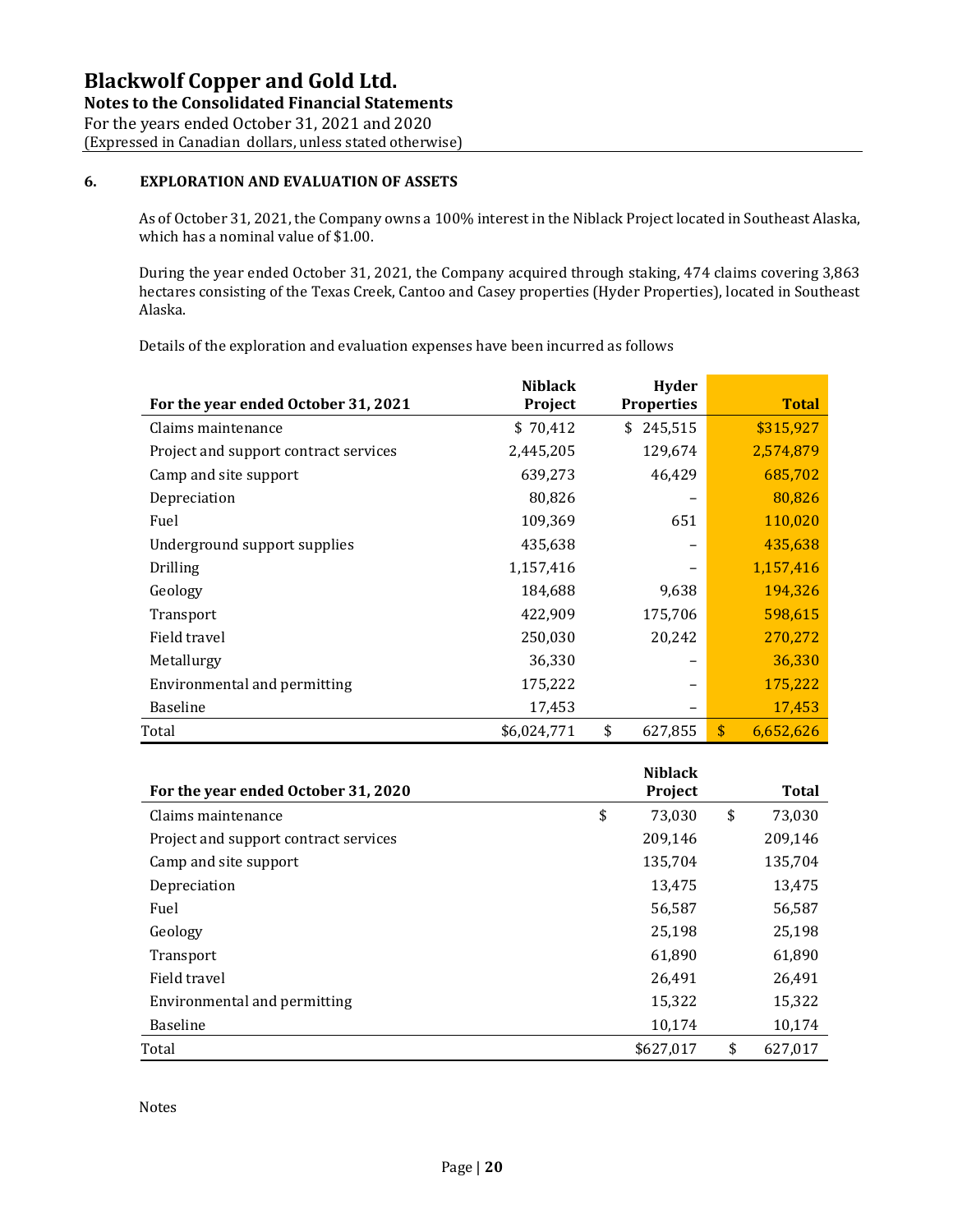**Notes to the Consolidated Financial Statements**

For the years ended October 31, 2021 and 2020 (Expressed in Canadian dollars, unless stated otherwise)

> 1. The Niblack Project, 100% owned by the Company, consists of the 6,200-acre Niblack property, located on Prince of Wales Island, some 27 miles from Ketchikan, Alaska and includes certain site plant and equipment assets.

The Company will be required to make a one-time payment of Cdn\$1,250,000 to an arm's length third party upon the earliest to occur of the commencement of commercial production, the Company holding less than 35% interest in the Niblack Project, or a change in control of Blackwolf in certain circumstances.

The Company records all costs associated with the exploration and evaluation of mineral resources as expenses in profit or loss (Note 2(h)).

### **7. RELATED PARTY BALANCES AND TRANSACTIONS**

### *(a) Related Party Transactions*

During the year ended October 31, 2021, the Company paid or accrued \$157,556 (2020 – \$60,905) for office space to a private company controlled by a common director.

### *Debt Assignment and Settlement*

In June 2020, the Company completed a debt assignment and settlement with certain arm's length's parties (the "Purchasers") pursuant to the terms of a debt assignment and settlement agreement dated June 3, 2020, among the Company, HDSI and the Purchasers (the "Transaction").

Pursuant to the Transaction, \$4,025,367 owing to HDSI was assigned to the Purchasers and the Company issued 7,007,977 common shares to the Purchasers in settlement of \$3,416,390 of outstanding debt. The residual \$608,977 was forgiven by the Purchasers, resulting in a gain on settlement of the debt and was included in comprehensive loss for the period.

### *(b) Key Management Compensation*

Key management are those personnel having the authority and responsibility for planning, directing and controlling the Company and include the President & Chief Executive Officer, Chief Financial Officer, and appointed officers of the Company and Directors. For the year ended October 31, 2021, total key appointed officers of the Company and Directors. management compensation was \$1,321,276 (2020 - \$574,547) which includes management fees and salaries of \$859,417 (2020 - \$393,475) and share based compensation of \$461,859 (2020- \$181,072).

### **8. CONVERTIBLE DEBENTURE**

On December 31, 2016, the Company exercised its option to redeem a \$3,000,000 convertible debenture, which had matured (the "Debenture"), and pursuant to the terms of the debenture issued 600,000 common shares at the conversion price of \$5.00 per Heatherdale Share. The Debenture was subscribed for and held by Sino-Canada Natural Resources Fund I ("Sino-Canada Fund").

On June 11, 2020, the Company completed a settlement agreement ("Settlement Agreement") with Sino-<br>Canada Fund resolving outstanding issues with respect to the Debenture. Pursuant to the Settlement Canada Fund resolving outstanding issues with respect to the Debenture. Agreement, the Company issued 1,200,000 common shares and cancelled the prior issuance of 600,000 common shares of the Company to Sino-Canada Fund. The Company recognized a loss on settlement of \$420,000.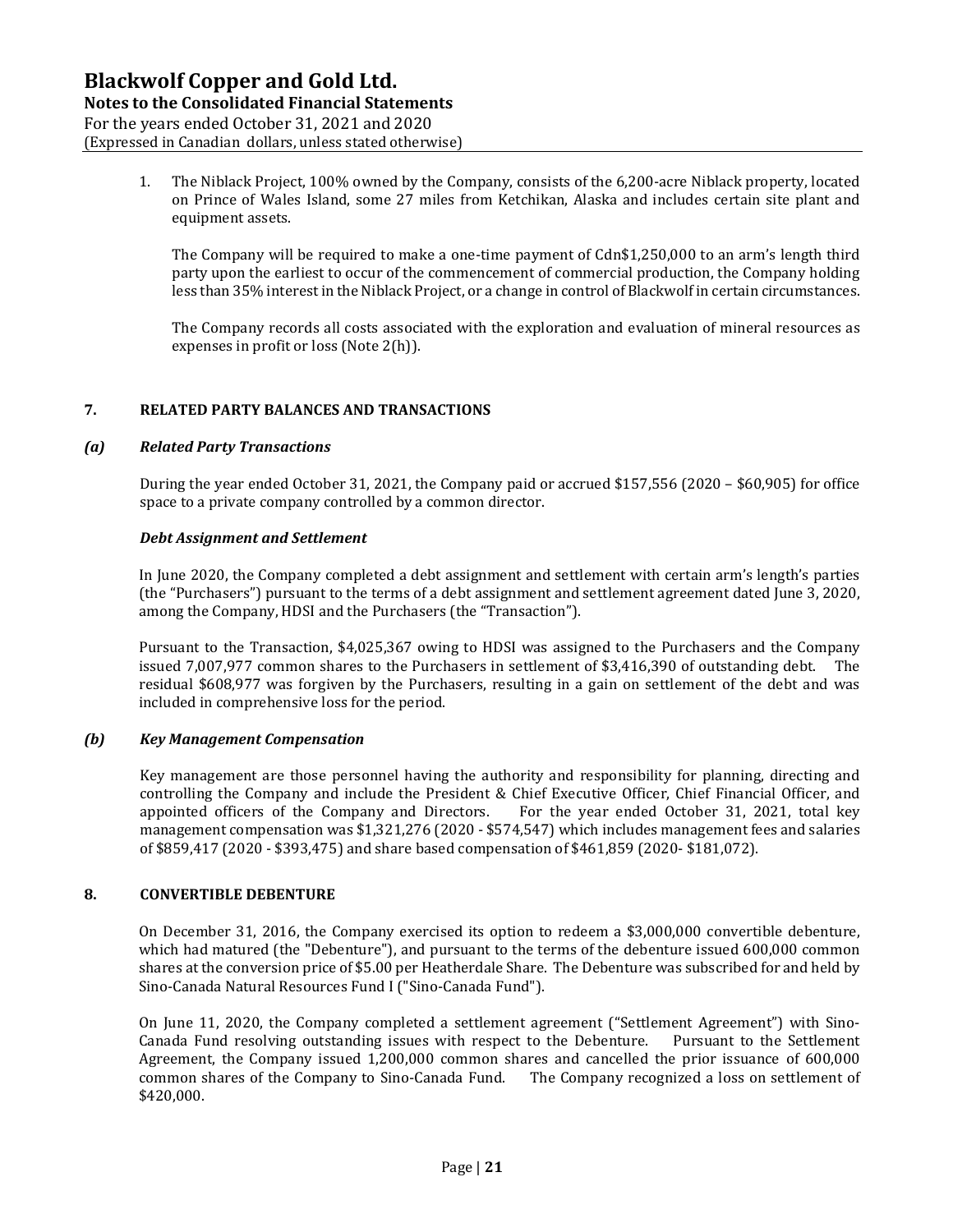**Notes to the Consolidated Financial Statements**

For the years ended October 31, 2021 and 2020 (Expressed in Canadian dollars, unless stated otherwise)

### **9. PROVISION FOR REHABILITATION OBLIGATION**

|                        | October 31 |            | October 31 |
|------------------------|------------|------------|------------|
|                        |            | 2021       | 2020       |
| Beginning balance      |            | 1,689,138  | 1,669,099  |
| Translation adjustment |            | (118, 460) | 20,039     |
| End balance            |            | 1.570.678  | 1,689,138  |

The Company's provision in the amount of USD\$1,268 312 is based on the 2017 Niblack Reclamation and Closure Plan that was approved by the Alaska Department of Natural Resources (the "ADNR") in May 2018 for the restoration and rehabilitation of the Niblack Project site, including the underground workings. The settlement of the obligation is to occur upon closure of the mine site.

The Company has given the ADNR a cash deposit of US\$3,900 as a performance guarantee for additional reclamation work to be performed and has a surety bond from an insurance company in favour of the ADNR for the remainder of the obligation. Pursuant to the terms of the surety bond, the Company has provided to the surety provider cash collateral of US\$704,960, which has been classified as restricted cash and which as of October 31, 2021, increased by US\$27,575 as a result of income earned thereon. The Company will be required to fund the difference between the bond amount claimed and the total cash collateral amount in the account (Note 3(b)).

### **10. SHARE CAPITAL AND RESERVES**

### *(a) Authorized Share Capital*

At October 31, 2021 the authorized share capital consisted of an unlimited (2020 – unlimited) number of common shares without par value and an unlimited (2020 – unlimited) number of preferred shares with no par value. At October 31, 2021 and 2020, only common shares were issued and outstanding. All issued shares are fully paid.

### *(b) Share Issuances*

### *For the year ended October 31, 2021*

In April 2021, the Company issued 6,747,500 common shares by private placement at a price of \$0.80 per common share, for aggregate gross proceeds of \$5,398,000. The Company paid finder's fees of \$107,280 and issued 134,100 share purchase warrants. Each share purchase warrant is exercisable to acquire one common in the capital of the Company at an exercise price of \$0.90 per common share until April 15, 2022. The share purchase warrants have been recorded at a fair value of \$39,857. The fair value of the share purchase warrants was determined using the Black-Scholes option pricing model using the following assumptions: risk free rate interest rate of 0.33%, expected life of 1.0 years, expected volatility rate of 75.00% and a dividend rate of 0.00%. The Company paid or accrued \$27,740 in fees related to the share issuance.

During the year ended October 31, 2021, the Company issued 12,500 common shares pursuant to the exercise of stock options for proceeds of \$12,500 and 99,187 common shares pursuant to the exercise of warrants for proceeds of \$89,268.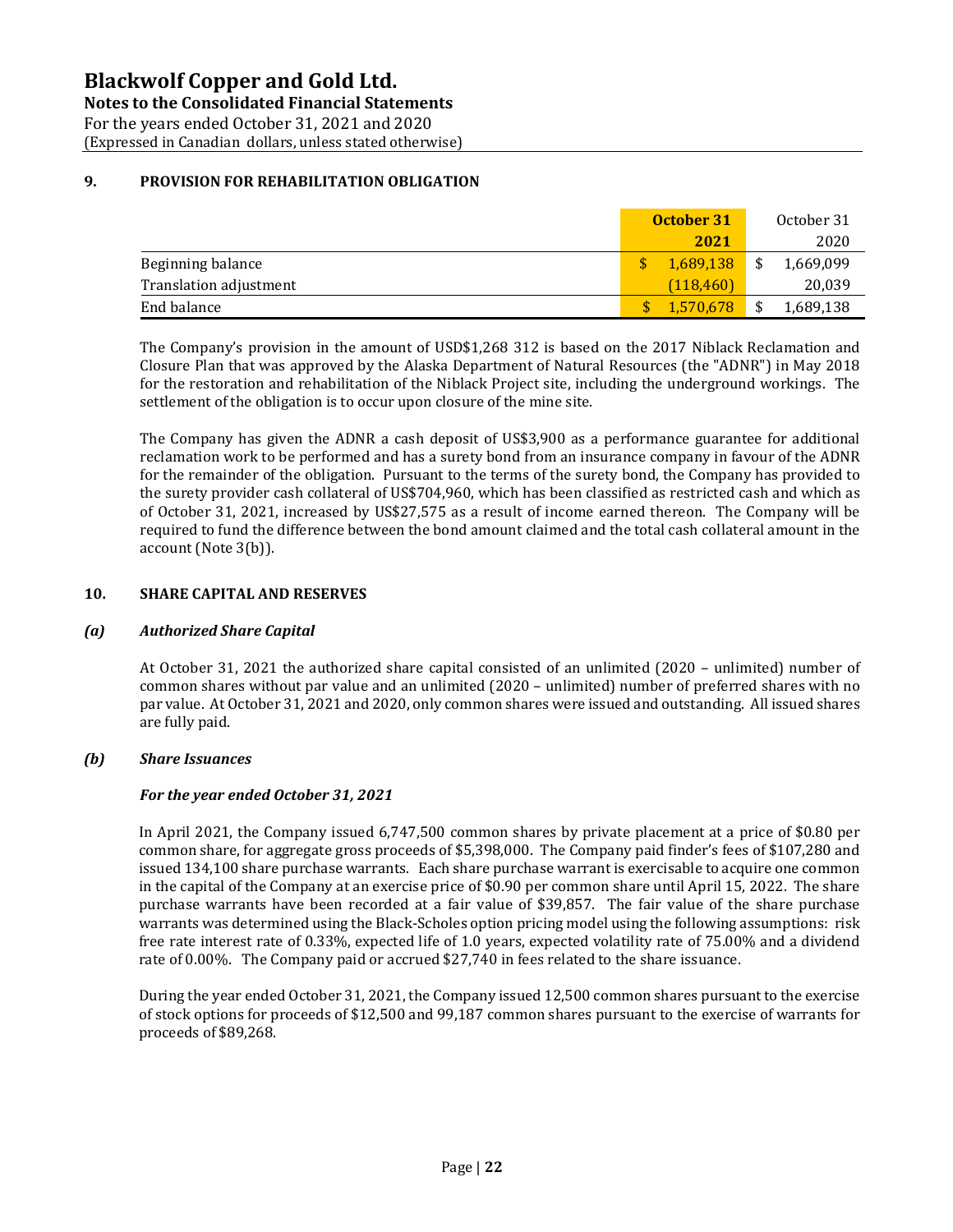(Expressed in Canadian dollars, unless stated otherwise)

### *For the year ended October 31, 2020*

In June 2020, the Company completed the debt settlement with Sino-Canada Natural Resources Fund I ("Sino-Canada Fund") and issued 1,200,000 common shares of the Company to Sino-Canada Fund at a fair value of \$0.70 in settlement of the \$3,000,000 debt owing to Sino-Canada Fund (Note 8). In connection with the debt settlement, the Company cancelled a prior void issuance of 600,000 common shares of the Company to Sino-Canada Fund. The Company paid or accrued \$19,910 in fees related to the share issuance.

In June 2020, the Company issued 7,007,977 common shares of the Company at \$0.4875 per share pursuant to debt assignment and settlement agreement for the settlement of debt of \$3,416,390 (Note 7(a)). The to debt assignment and settlement agreement for the settlement of debt of \$3,416,390 (Note 7(a)). Company paid or accrued \$17,338 in fees related to the share issuance.

On August 31, 2020, the Company issued 7,275,000 common shares by private placement at a price of \$0.80 per common share, for aggregate gross proceeds of \$5,820,000. The Company paid finder's fees of \$277,860 and issued 310,575 share purchase warrants (the "Finder's Warrants"). Each Finder Warrant is exercisable to acquire one common in the capital of the Company at an exercise price of \$0.90 per common share until August 31, 2021. The finder's warrants have been recorded at a fair value of \$137,008. The fair value of the finder's warrants was determined using the Black-Scholes option pricing model using the following assumptions: risk free rate interest rate of 0.33%, expected life of 1.0 years, expected volatility rate of 75.00% and a dividend rate of 0.00%.

### *(c) Omnibus Share Incentive Plan*

In November 2021, the Company's shareholders approved a omnibus share incentive plan (the "Share Incentive Plan"), providing for the grant of stock options, restricted share units, performance share unit and deferred share units (together the "Awards). The Share Incentive replaces the Company's stock option plan (the "Stock Option Plan") and deferred share unit plan (the "DSU Plan") and any outstanding options granted thereunder remain in effect in accordancewith the terms and conditions of the Share Incentive Plan. There were no outstanding awards under the DSU Plan.

The Share Incentive Plan provides that the Board of Directors of the Company may from time to time, in their discretion, and in accordance with TSX-V requirements, grant to its directors, officers, employees and consultants to the Company, non-transferable Awards to purchase common shares, provided that the number of common shares reserved for issue does not exceed 10% of the number of then outstanding common shares.

A summary of stock option transactions are summarized as follows:

|                                 | Number of<br>options<br>outstanding | Weighted<br>average<br>exercise |
|---------------------------------|-------------------------------------|---------------------------------|
| Balance November 1, 2019        |                                     | price                           |
| Granted                         | 1,760,000                           | \$0.98                          |
| <b>Balance October 31, 2020</b> | 1,760,000                           | \$0.98                          |
| Granted                         | 320,000                             | \$1.02                          |
| Exercised                       | (12,500)                            | \$1.00                          |
| <b>Cancelled</b>                | (122,500)                           | \$0.99                          |
| <b>Forfeited/Expired</b>        | (157,500)                           | \$0.98                          |
| <b>Balance October 31, 2021</b> | 1,787,500                           | \$0.99                          |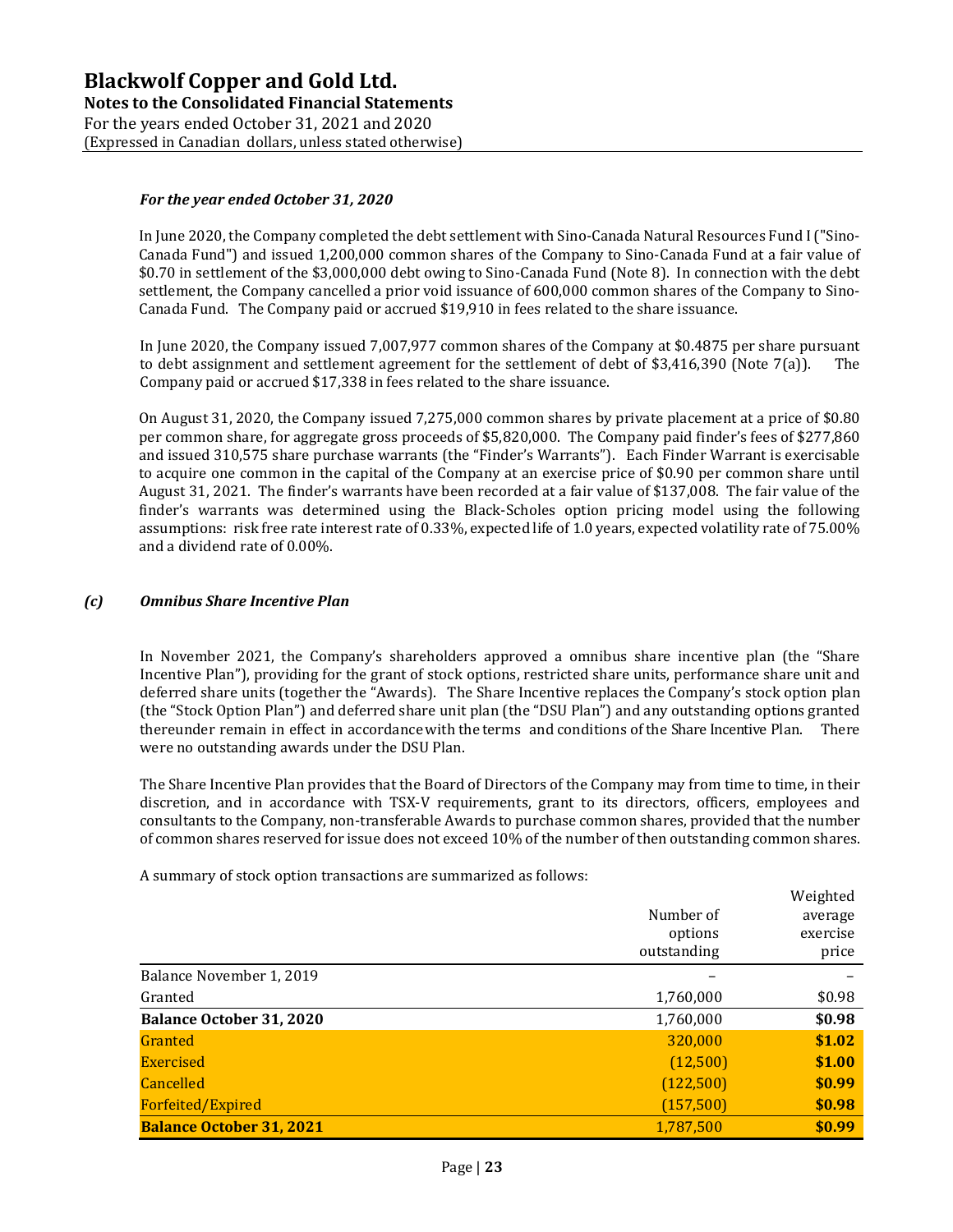**Notes to the Consolidated Financial Statements**

For the years ended October 31, 2021 and 2020 (Expressed in Canadian dollars, unless stated otherwise)

### As of October 31, 2021, the following stocks options were outstanding:

| <b>Expiry Date</b> | Number of<br>options<br>outstanding | Number of<br>options<br>exercisable | Weighted<br>average<br>exercise<br>price |
|--------------------|-------------------------------------|-------------------------------------|------------------------------------------|
| June 16, 2025      | 100,000                             | 62,500                              | \$0.80                                   |
| June 30, 2025      | 30,000                              | 22,500                              | \$0.85                                   |
| September 9, 2025  | 1,357,500                           | 697,500                             | \$1.00                                   |
| April 20, 2026     | 260,000                             | 65,000                              | \$1.00                                   |
| May 12, 2026       | 20,000                              | 5,000                               | \$1.24                                   |
| August 11, 2026    | 20,000                              |                                     | \$1.00                                   |
|                    | 1,787,500                           | 852,500                             |                                          |

### *(d) Warrants*

A summary of warrant transactions are summarized as follows:

|                                 | Number of<br>warrants<br>outstanding | Weighted<br>average<br>exercise<br>price |
|---------------------------------|--------------------------------------|------------------------------------------|
| Balance November 1, 2019        |                                      |                                          |
| Granted                         | 310,575                              | \$0.90                                   |
| <b>Balance October 31, 2020</b> | 310,575                              | \$0.90                                   |
| Granted                         | 134,100                              | \$0.90                                   |
| Exercised                       | (99, 187)                            | \$0.90                                   |
| <b>Expired</b>                  | (211, 388)                           | \$0.90                                   |
| <b>Balance October 31, 2021</b> | 134,100                              | \$0.90                                   |

As of October 31, 2021, the Company has 134,100 Finder Warrants outstanding with an exercise price of CDN\$0.90 and an expiry date of April 15, 2022.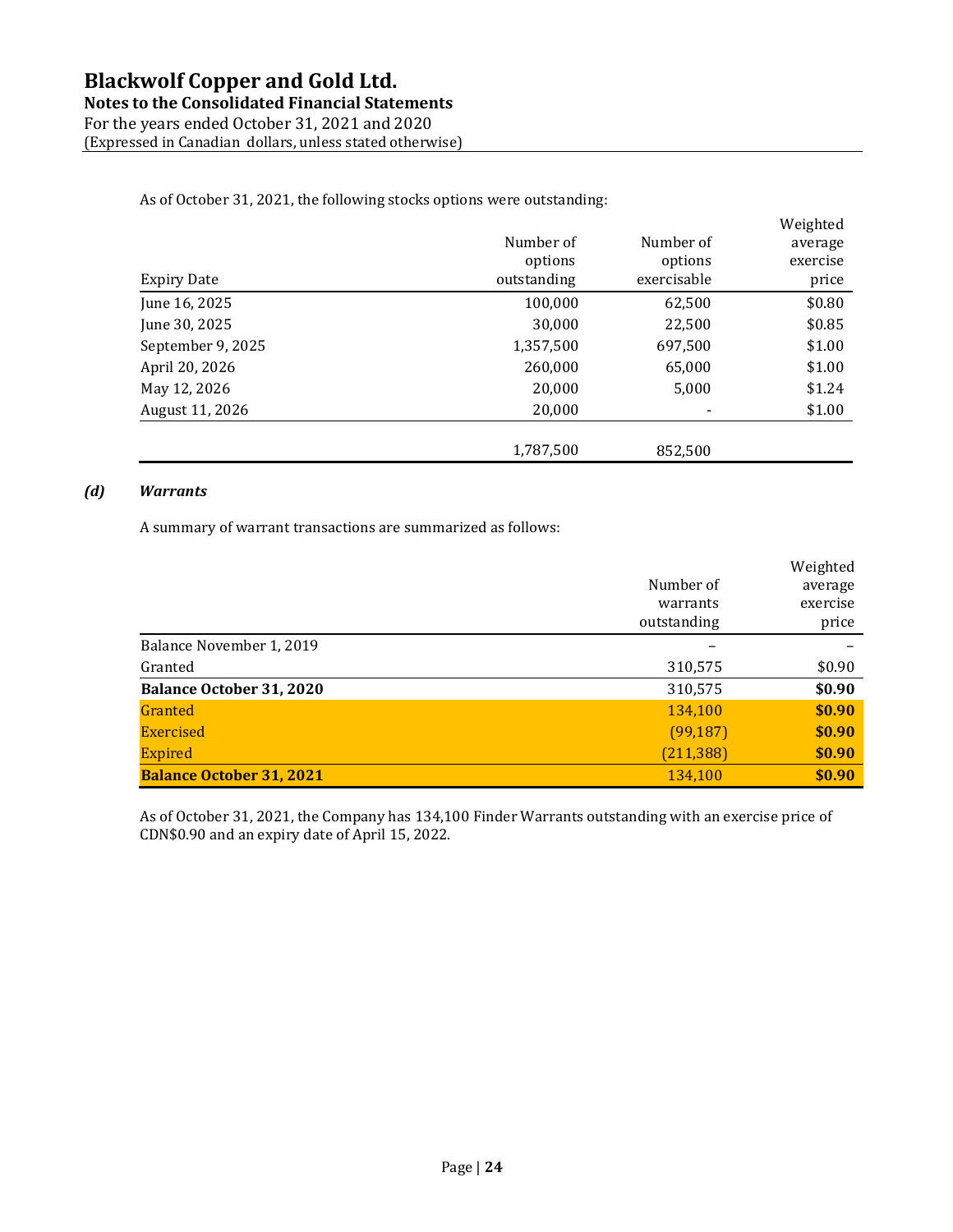For the years ended October 31, 2021 and 2020 (Expressed in Canadian dollars, unless stated otherwise)

### *(e) Share Based Compensation Expense*

During the year ended October 31, 2021, a total of 320,000 stock options (2020 – 1,760,000) at a weightedaverage exercise price of \$1.02 (2020 – \$0.98) were granted to officers, consultants, and directors exercisable for a period of five years with various vesting terms over a three-year period. The weighted-average fair value attributable to options granted in 2021 was \$0.59 (2020 – \$0.59).

The following weighted-average assumptions were used in the Black-Scholes valuation of stock options granted during the period:

|                         | 2021    | 2020    |
|-------------------------|---------|---------|
| Risk free interest rate | 0.41%   | 0.33%   |
| Expected life of Option | 5 years | 5 years |
| Annualized volatility   | 75.00%  | 75.00%  |
| Dividend rate           | 0.00    | 0.00    |
| Forfeiture rate         | 0.00    | 0.00    |

The Company recognized a share based compensation expense of \$588,012 for the year ended October 31, 2021 (2020 – \$234,572). As of October 31, 2021, there were 951,250 non-vested options outstanding with a weighted average exercise price of \$1.00. The non-vested stock expense not yet recognized was \$310,631. This expense is expected to be recognized over the next three years.

### **11. TAXATION**

### *(a) Provision for current tax*

No provision has been made for current income taxes, as the Company has no taxable income.

### *(b) Provision for deferred tax*

As future taxable profits of the Company are uncertain, no deferred tax asset has been recognized. As at October 31, 2021, the Company has unused non-capital loss carry forwards of approximately \$26,033,000 (2020 – \$23,606,000) in Canada and approximately US\$42,798,000 (2021 – US\$39,169,000) in the United States.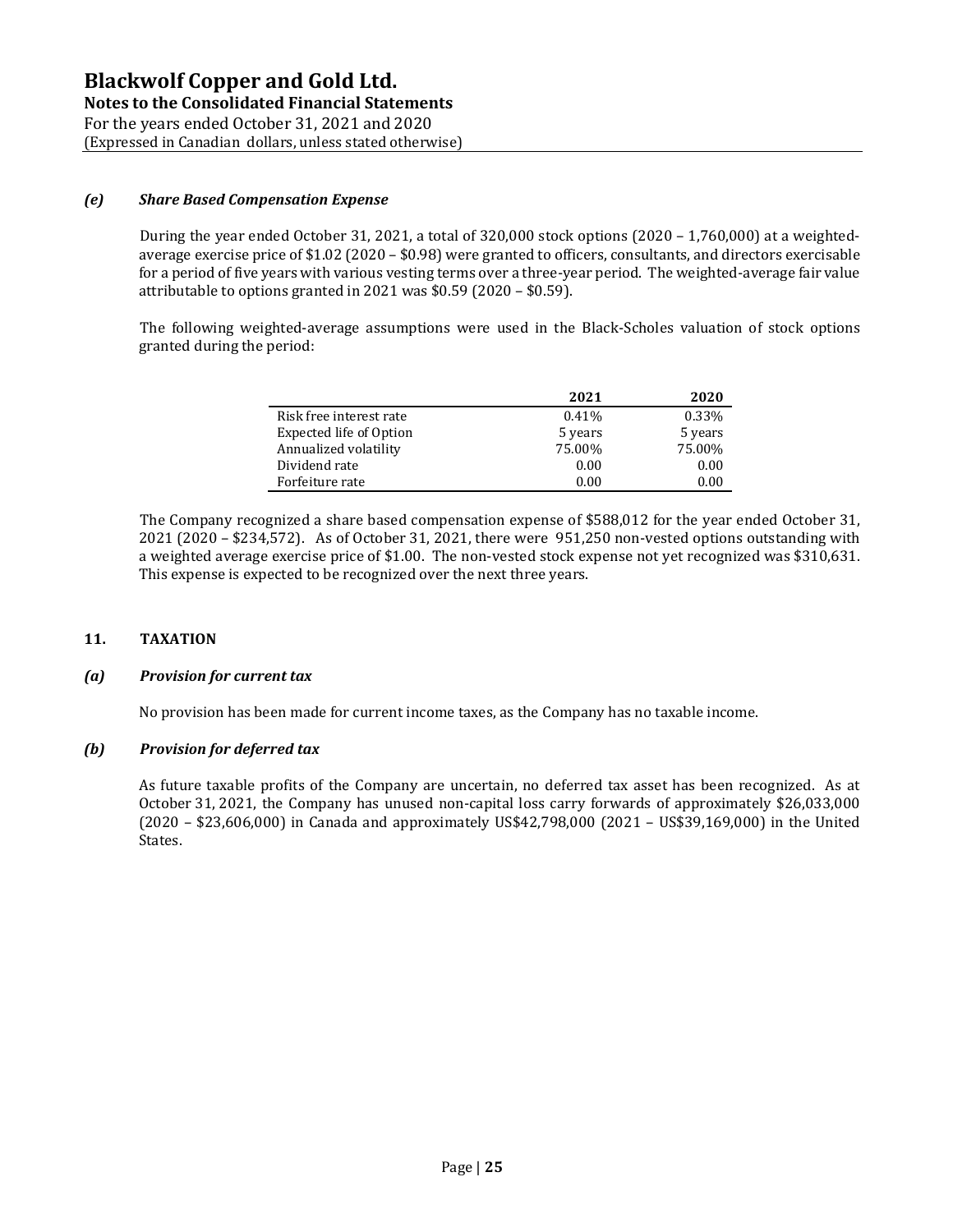**Notes to the Consolidated Financial Statements**

For the years ended October 31, 2021 and 2020 (Expressed in Canadian dollars, unless stated otherwise)

The following provides a reconciliation of the Company's effective tax rate:

|                                                   | <b>Year ended October 31</b> |               |  |             |
|---------------------------------------------------|------------------------------|---------------|--|-------------|
|                                                   | 2021                         |               |  | 20209       |
|                                                   |                              |               |  |             |
| Loss for the period                               | \$                           | (9, 124, 201) |  | (1,539,138) |
| Total income tax expense                          |                              |               |  |             |
| Loss excluding income tax                         |                              | (9, 124, 201) |  | (1,539,138) |
| Income tax (recovery) expense using the Company's |                              |               |  |             |
| domestic tax rate                                 |                              | (2,463,000)   |  | (415,000)   |
| Effect of tax rates in foreign jurisdictions      |                              | (89,000)      |  | (11,000)    |
| Non-deductible expenses                           |                              | 108,000       |  | (112,000)   |
| Change in unrecognized temporary differences      |                              | 2,444,000     |  | 538,000     |
|                                                   | \$                           | -             |  |             |

The Company's domestic tax rate is 27.00% (2020 – 27.00%) and effective tax rate is Nil (2020 – Nil).

As at October 31, 2021, the Company had the following balances in respect of which no deferred tax asset was recognized:

| <b>Expiry</b>     | Net operating losses | Resource pools | <b>Financing fees</b><br>and other |
|-------------------|----------------------|----------------|------------------------------------|
| Within one year   |                      |                |                                    |
| One to five years |                      |                | 300,000                            |
| After five years  | 79,779,000           |                | 335,000                            |
| No expiry date    |                      | 2,267,000      |                                    |
|                   |                      | \$             |                                    |
|                   | 79.779               | 2,267,000      | 635,000                            |

### **12. FINANCIAL RISK MANAGEMENT**

The Company has exposure to credit risk, liquidity risk and market risk from its use of financial instruments.

This note presents information about the Company's exposure to each of these risks, the Company's objectives, policies, and processes for measuring and managing risk, and the Company's management of capital.

The Board of Directors has overall responsibility for the establishment and oversight of the Company's risk management framework.

### *(a) Credit Risk*

Credit risk is the risk of potential loss to the Company if the counterparty to a financial instrument fails to meet its contractual obligations. The Company limits its exposure to credit loss for cash and restricted cash by placing its cash and restricted cash with high quality financial institutions. The credit for cash and restricted cash is considered negligible since the counterparties are reputable banks with high quality external credit ratings.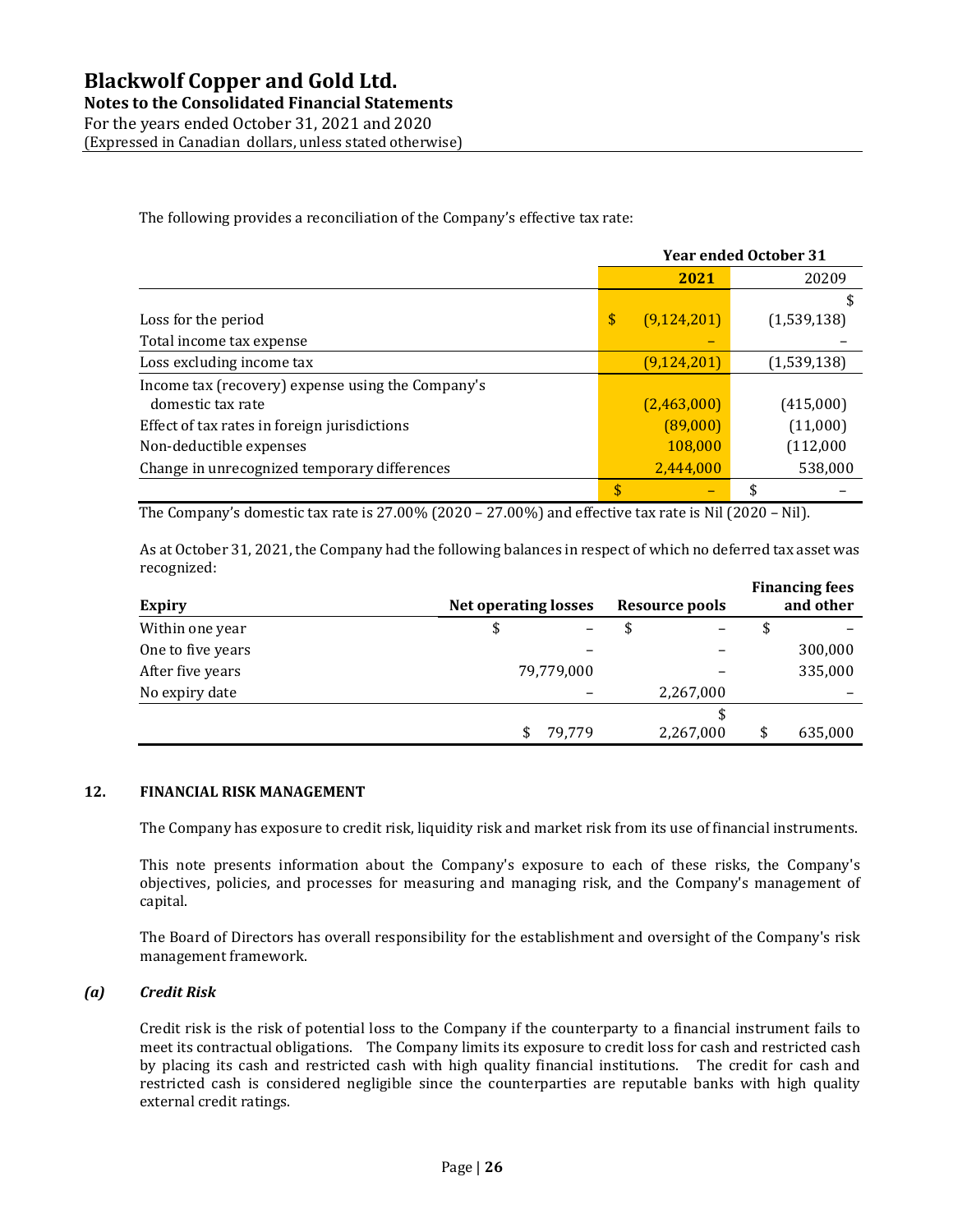**Notes to the Consolidated Financial Statements**

For the years ended October 31, 2021 and 2020 (Expressed in Canadian dollars, unless stated otherwise)

### *(b) Liquidity Risk*

Liquidity risk is the risk that the Company will not be able to meet its financial obligations as they fall due. The Company tries to ensure, as far as reasonably possible, that it will have sufficient capital in order to meet short-term business requirements, after taking into account from cash flows from operations and the Company's holdings of cash. The Company has working capital deficiency of \$11,541 as at October 31, 2021 and subsequent to the fiscal year raised an additional \$2.8 million. There can be no assurance that the Company will be successful with generating and maintaining profitable operations or will be able to secure future debt or equity financing for its working capital and expansion activities.

### *(c) Market Risk*

Market risk is the risk that changes in market prices, such as foreign exchange and interest rates will affect the Company's income or the value of its holdings of financial instruments. The objective of market risk management is to manage and control market risk exposures within acceptable parameters, while optimizing the return.

### *Foreign Exchange Risk*

Foreign currency risk is the risk that the fair value of , or future cash flows from the Company's financial instruments will fluctuate because of changes in foreign exchange rates. The Company maintains its cash reserves primarily in Canadian dollars. The portion of Company's funds held in US dollars are subject to fluctuations in foreign exchange rates and as at October 31, 2021, management considers this risk to be immaterial.